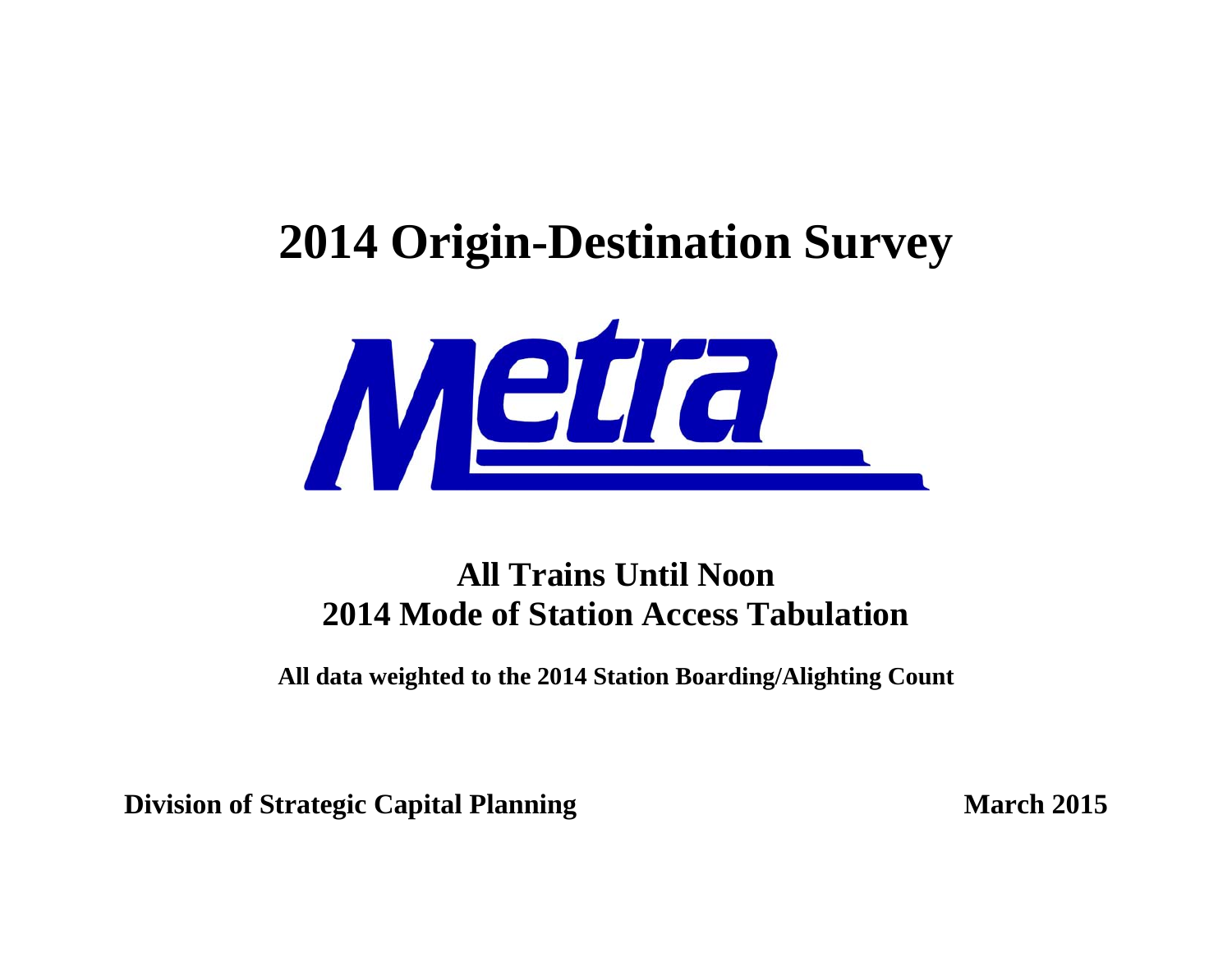## **2014 Mode of Station Access Tabulation – Introduction**

This site contains the most commonly used data tabulation from Metra's Spring 2014 Origin-Destination Survey:

• All Trains Until Noon – Boarding Station Mode of Access (Question 6)

|             | veyed about their trips on an weekday morning trains on an or wietra's mies. |          |                                                    |
|-------------|------------------------------------------------------------------------------|----------|----------------------------------------------------|
| Elec-ML     | Metra Electric – main line                                                   | Milw-W   | Milwaukee West                                     |
| Elec-SC     | Metra Electric – South Chicago branch                                        | UP-NW    | Union Pacific Northwest – main line                |
| Elec-BI     | Metra Electric – Blue Island branch                                          | $UP-NW/$ | Union Pacific Northwest –                          |
| RI-Main     | Rock Island – main line                                                      | McHenry  | McHenry branch                                     |
| RI-Branch   | Rock Island – Beverly branch                                                 | Milw-N   | Milwaukee North                                    |
| <b>SWS</b>  | SouthWest Service                                                            | NCS      | North Central Service                              |
| Heritage    | Heritage Corridor                                                            | $UP-N$   | <b>Union Pacific North</b>                         |
| <b>BNSF</b> | <b>BNSF Railway</b>                                                          | SS       | South Shore (only Hegewisch station;               |
| $UP-W$      | Union Pacific West                                                           |          | Northern Indiana Commuter Transportation District) |

Riders were surveyed about their trips on all weekday morning trains on all of Metra's lines:

Riders were asked to supply the following information items, among others:

- Boarding stations
- Boarding station modes of access

Every weekday train that was in operation from start-of-service (4:17 AM) till noon arrival in downtown Chicago, or noon departure from downtown Chicago, was surveyed, on a Monday, Tuesday, Wednesday, or Thursday. This included the early-morning Electric District Blue Island and South Chicago shuttle trains, and South Shore riders between the Hegewisch station and other parts of Chicago. A very small number of passengers riding outside the intended time period also completed questionnaires. This survey was intentionally conducted concurrently with Metra's Spring 2014 Station Boarding/Alighting Count. The survey tabulation incorporates data weights based on the count results. The count also shows that, overall, 49% of the riders on the surveyed weekday morning trains returned a completed questionnaire with mode data – an exceptional cooperation rate.

For certain stations in each table, as specifically indicated, the data sample was too small to be considered statistically valid.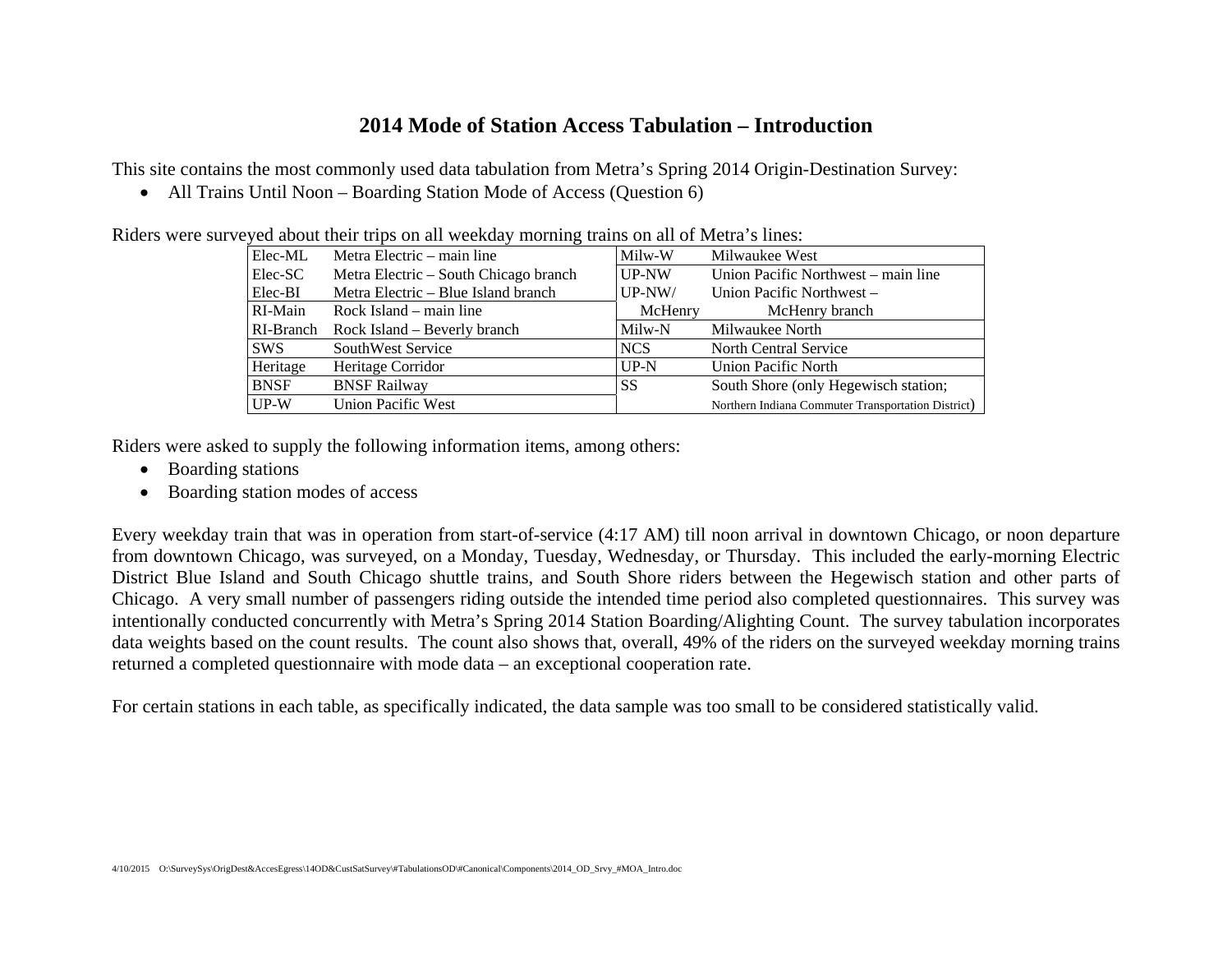Consistent with other Metra documents, including Metra's annual *Budget and Program Books*, each of the following three station pairs/triplets appears in this table as two or three separate stations:

| <b>Station</b>           | Line/branch                         |
|--------------------------|-------------------------------------|
| Vermont St., Blue Island | Rock Island - main line             |
| Vermont St., Blue Island | Rock Island - Beverly branch        |
| <b>Blue Island</b>       | Metra Electric - Blue Island branch |
| Joliet                   | Rock Island - main line             |
| Joliet                   | Heritage Corridor                   |
| Clybourn                 | Union Pacific Northwest line        |
| Clybourn                 | Union Pacific North line            |

This table was prepared in cooperation with the U.S. Department of Transportation, Federal Highway Administration, Federal Transit Administration, and Illinois Department of Transportation. The contents reflect the views of the author who is responsible for the facts and accuracy presented. The contents do not necessarily reflect the views of IDOT or U.S. DOT. These tables do not constitute a standard, specification, or regulation.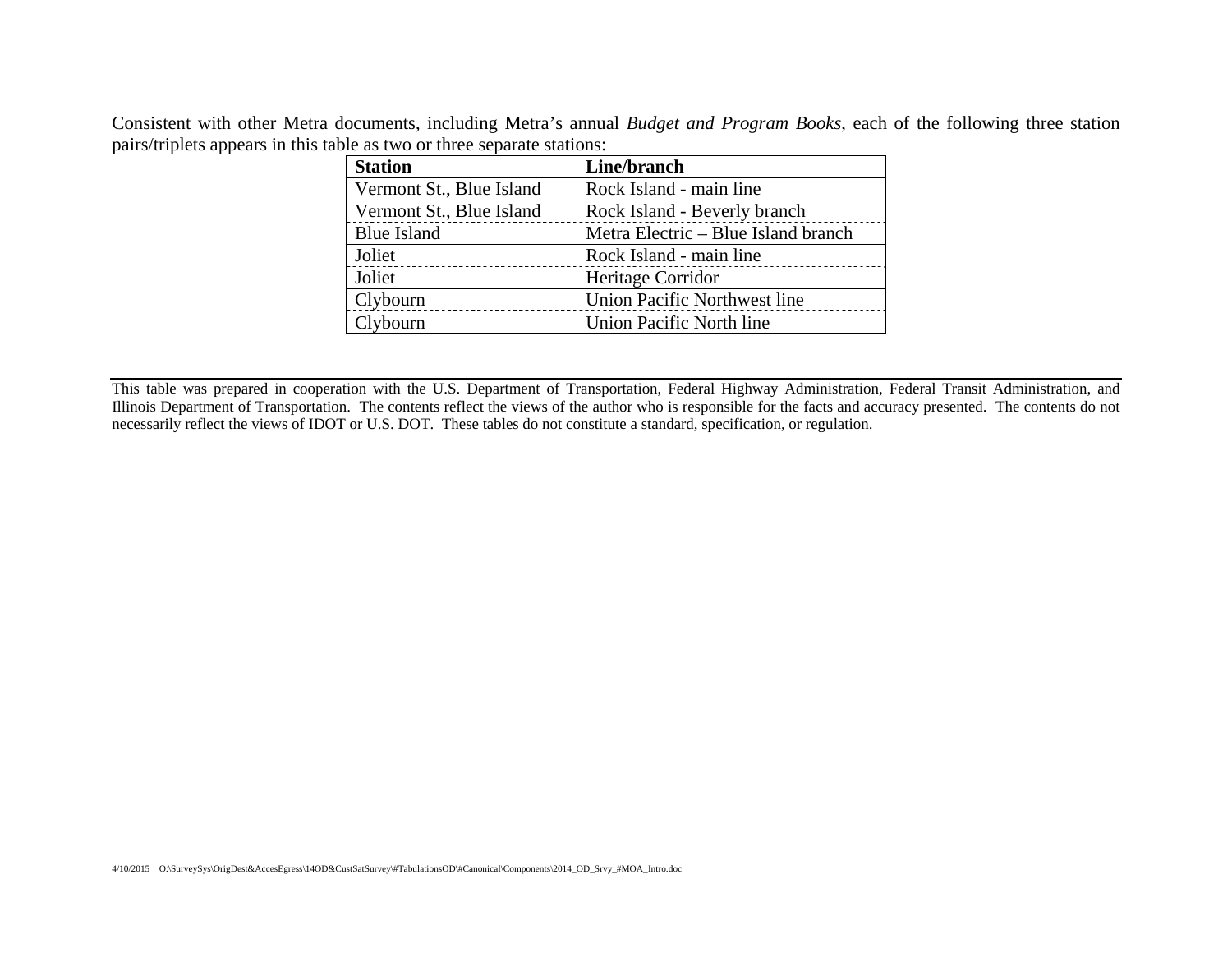| Mode-of-Access by Boarding Station; AM both directions |                                        |           |                  |                 |                           | 04/10/2015 |                 | Spring 2014 Origin-Destination Survey      |       |       |                         |                   |     |                     |                  |       |                 |       |
|--------------------------------------------------------|----------------------------------------|-----------|------------------|-----------------|---------------------------|------------|-----------------|--------------------------------------------|-------|-------|-------------------------|-------------------|-----|---------------------|------------------|-------|-----------------|-------|
|                                                        |                                        |           |                  |                 |                           |            |                 | <b>Station Percent of Survey Responses</b> |       |       |                         |                   |     |                     |                  |       |                 |       |
| Sta                                                    |                                        | Mile Fare |                  | A.M.            | Valid Survey<br>Responses |            | Valid<br>Within |                                            |       | Drive | $Car-$<br>pool          | Car-<br>pool Drop |     | <b>CTA</b><br>Rapid | Tran-Pri-<br>sit | vate  | Other           |       |
| Code Station Name                                      | Line                                   |           | Post Zone        | <b>Brdgs</b>    | %Brdgs                    | Total      | $+/- 7\%$ ?     | Walk                                       |       |       | Bike Alone Driver Psngr |                   | Off | Transit Bus         |                  |       | Bus Metra Other |       |
| <b>Downtown Stations</b>                               |                                        |           |                  |                 |                           |            |                 |                                            |       |       |                         |                   |     |                     |                  |       |                 |       |
| 5000 Millennium                                        | Elec-ML                                | $0.0\,$   | $\mathbf{A}$     | 767             | 42%                       | 319        | Yes             | 65%                                        | 1%    | 4%    | 0%                      | 1%                | 3%  | 10%                 | 10%              | 1%    | 3%              | 2%    |
| 5008 Van Buren St.                                     | Elec-ML                                | 0.8       | $\mathbf{A}$     | 188             | 25%                       | 47         | Yes             | 60%                                        | 0%    | 2%    | 0%                      | 0%                | 11% | 11%                 | 2%               | $0\%$ | 13%             | 2%    |
| 5014 Museum Campus/11th Street                         | Elec-ML                                | 1.4       | $\boldsymbol{A}$ | 87              | 24%                       | 21         | Yes             | 76%                                        | 10%   | 5%    | 0%                      | 0%                | 0%  | 0%                  | 5%               | 0%    | 0%              | 5%    |
| 6000 LaSalle St.                                       | RI-Main                                | 0.0       | $\mathbf{A}$     | 336             | 42%                       | 140        | Yes             | 49%                                        | 0%    | 4%    | 1%                      | $1\%$             | 10% | 18%                 | 9%               | $0\%$ | 4%              | 3%    |
| 8000 Union Station                                     | SWS/Heritage/BN 0.0<br>SF/Milw-W/Milw- |           | $\mathbf{A}$     | 2,111           | 56%                       | 1,188      | Yes             | 37%                                        | 3%    | 4%    | 0%                      | 1%                | 8%  | 11%                 | 20%              | 0%    | 8%              | 8%    |
| 13000 Ogilvie Center                                   | N/NCS<br>UP-N/UP-NW/UP-0.0<br>W        |           | $\boldsymbol{A}$ | 2,032           | 60%                       | 1,221      | Yes             | 44%                                        | 2%    | 4%    | 0%                      | 1%                | 11% | 7%                  | 11%              | 0%    | 11%             | 9%    |
| <b>Electric District</b>                               |                                        |           |                  |                 |                           |            |                 |                                            |       |       |                         |                   |     |                     |                  |       |                 |       |
| 1091 Stony Island                                      | Elec-SC                                | 9.1       | B                | 124             | 64%                       | 79         | Yes             | 56%                                        | 1%    | 24%   | 0%                      | 1%                | 14% | 0%                  | 3%               | 0%    | 0%              | 1%    |
| 1097 Bryn Mawr                                         | Elec-SC                                | 9.7       | $\, {\bf B}$     | 76              | 50%                       | 38         | Yes             | 84%                                        | 0%    | 8%    | 0%                      | 0%                | 3%  | 0%                  | 5%               | 0%    | 0%              | 0%    |
| 1103 South Shore                                       | Elec-SC                                | 10.3      | $\mathbf B$      | 153             | 64%                       | 98         | Yes             | 78%                                        | 2%    | 15%   | 1%                      | 0%                | 4%  | 0%                  | $0\%$            | 0%    | 0%              | 0%    |
| 1109 Windsor Park                                      | Elec-SC                                | 10.9      | $\overline{B}$   | 78              | 51%                       | 40         | Yes             | 78%                                        | 0%    | 15%   | 0%                      | 0%                | 3%  | 0%                  | 3%               | 0%    | 3%              | 0%    |
| 1115 Cheltenham, 79th St.                              | Elec-SC                                | 11.5      | $\overline{B}$   | 61              | 61%                       | 37         | Yes             | 81%                                        | 0%    | 8%    | 0%                      | 0%                | 8%  | 0%                  | 3%               | 0%    | 0%              | 0%    |
| 1120 83rd St.                                          | Elec-SC                                | 12.0      | $\mathbf B$      | 82              | 66%                       | 54         | Yes             | 70%                                        | 0%    | 22%   | 0%                      | 0%                | 7%  | 0%                  | $0\%$            | 0%    | 0%              | 0%    |
| 1125 87th St.                                          | Elec-SC                                | 12.5      | $\mathbf{B}$     | 87              | 64%                       | 56         | Yes             | 48%                                        | 0%    | 38%   | 0%                      | 0%                | 13% | 0%                  | 0%               | 0%    | 0%              | 2%    |
| 1130 South Chicago, 93rd St.                           | Elec-SC                                | 13.0      | $\overline{B}$   | 530             | 68%                       | 362        | Yes             | 15%                                        | 0%    | 56%   | 2%                      | 4%                | 20% | 0%                  | 2%               | 0%    | 0%              | 0%    |
| 4156 State Street                                      | Elec-BI                                | 15.6      | $\mathbf{D}$     | 46              | 61%                       | 28         | Yes             | 82%                                        | 0%    | 4%    | 0%                      | 0%                | 7%  | 0%                  | 4%               | 0%    | 0%              | 4%    |
| 4160 Stewart Ridge                                     | Elec-BI                                | 16.0      | $\mathbf{D}$     | 32              | 66%                       | 21         | No              | 67%                                        | 0%    | 19%   | 0%                      | 0%                | 14% | 0%                  | 0%               | 0%    | 0%              | 0%    |
| 4167 West Pullman                                      | Elec-BI                                | 16.7      | D                | 15              | 73%                       | 11         | N <sub>o</sub>  | 36%                                        | 0%    | 9%    | 0%                      | 0%                | 45% | 0%                  | 9%               | 0%    | 0%              | 0%    |
| 4170 Racine Ave.                                       | Elec-BI                                | 17.0      | D                | 30              | 67%                       | 20         | No              | 55%                                        | $0\%$ | 25%   | 0%                      | 0%                | 20% | 0%                  | $0\%$            | 0%    | 0%              | $0\%$ |
| 4179 Ashland Ave.                                      | Elec-BI                                | 17.9      | D                | $\overline{90}$ | 62%                       | 56         | Yes             | 34%                                        | 0%    | 52%   | 0%                      | 2%                | 11% | 0%                  | $0\%$            | 0%    | 0%              | 2%    |
| 4184 Burr Oak                                          | Elec-BI                                | 18.4      | D                | 115             | 68%                       | 78         | Yes             | 27%                                        | 0%    | 63%   | 0%                      | 1%                | 9%  | 0%                  | $0\%$            | 0%    | 0%              | 0%    |
| 4189 Blue Island                                       | Elec-BI                                | 18.9      | D                | 212             | 81%                       | 171        | Yes             | 17%                                        | $0\%$ | 34%   | 1%                      | 2%                | 12% | 0%                  | 3%               | 0%    | 30%             | 2%    |
| 5022 18th St.                                          | Elec-ML                                | 2.2       | $\mathbf{A}$     | 18              | 28%                       | 5          | Yes             | 100%                                       | 0%    | 0%    | 0%                      | 0%                | 0%  | 0%                  | 0%               | 0%    | 0%              | 0%    |
| 5027 McCormick Place                                   | Elec-ML                                | 2.7       | $\mathbf{A}$     | 23              | 13%                       | 3          | N <sub>o</sub>  | 67%                                        | 0%    | 0%    | 0%                      | 0%                | 0%  | 0%                  | 33%              | 0%    | 0%              | 0%    |
| 5032 27th St.                                          | Elec-ML                                | 3.2       | $\mathbf{A}$     | 9               | 33%                       | 3          | Yes             | 100%                                       | 0%    | 0%    | 0%                      | 0%                | 0%  | 0%                  | 0%               | $0\%$ | 0%              | 0%    |
| 5059 47th St., Kenwood                                 | Elec-ML                                | 5.9       | $\, {\bf B}$     | 66              | 44%                       | 29         | Yes             | 79%                                        | 0%    | 14%   | 0%                      | 0%                | 0%  | 0%                  | 3%               | 0%    | 3%              | 0%    |
| 5065 53rd St., Hyde Park                               | Elec-ML                                | 6.5       | B                | 311             | 40%                       | 124        | Yes             | 94%                                        | $0\%$ | 4%    | 0%                      | 0%                | 2%  | $0\%$               | $0\%$            | 0%    | 0%              | $0\%$ |
| 5070 55th-56th-57th St.                                | Elec-ML                                | 7.0       | B                | 615             | 39%                       | 238        | Yes             | 68%                                        | 1%    | 18%   | 2%                      | 0%                | 4%  | 0%                  | $4\%$            | 0%    | 2%              | 1%    |
| 5074 59th St., Univ. of Chicago                        | Elec-ML                                | 7.4       | B                | 309             | 28%                       | 88         | Yes             | 42%                                        | 0%    | 39%   | 1%                      | 1%                | 6%  | 0%                  | $0\%$            | 0%    | 11%             | 0%    |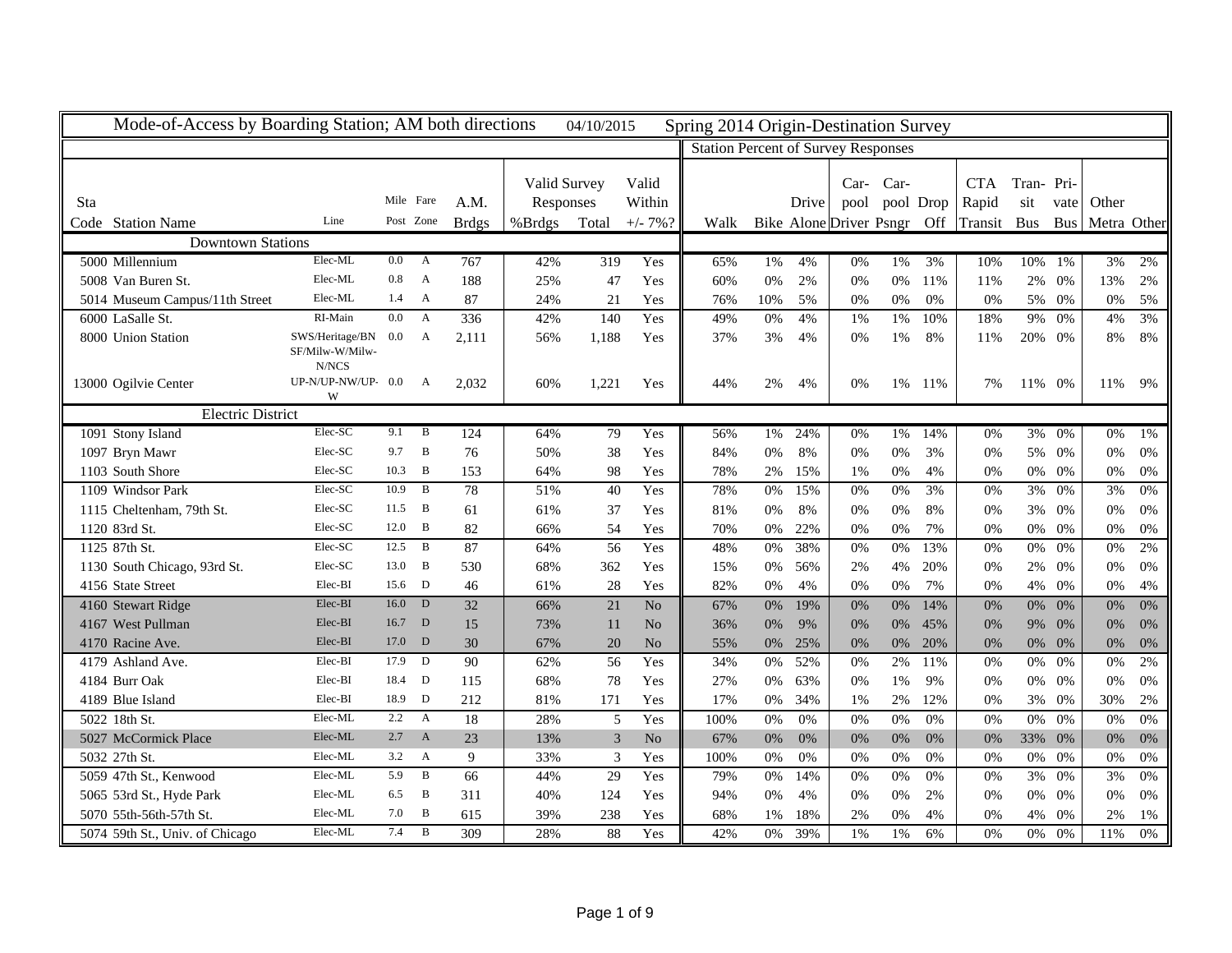| Mode-of-Access by Boarding Station; AM both directions |         |           |                |                 |              | 04/10/2015 |                 | Spring 2014 Origin-Destination Survey      |       |       |                         |       |           |            |            |            |             |       |
|--------------------------------------------------------|---------|-----------|----------------|-----------------|--------------|------------|-----------------|--------------------------------------------|-------|-------|-------------------------|-------|-----------|------------|------------|------------|-------------|-------|
|                                                        |         |           |                |                 |              |            |                 | <b>Station Percent of Survey Responses</b> |       |       |                         |       |           |            |            |            |             |       |
|                                                        |         |           |                |                 |              |            |                 |                                            |       |       |                         |       |           |            |            |            |             |       |
|                                                        |         |           |                |                 | Valid Survey |            | Valid           |                                            |       |       | $Car-$                  | Car-  |           | <b>CTA</b> | Tran-Pri-  |            |             |       |
| Sta                                                    |         | Mile Fare |                | A.M.            | Responses    |            | Within          |                                            |       | Drive | pool                    |       | pool Drop | Rapid      | sit        | vate       | Other       |       |
| <b>Station Name</b><br>Code                            | Line    | Post Zone |                | <b>Brdgs</b>    | %Brdgs       | Total      | $+/- 7\%$ ?     | Walk                                       |       |       | Bike Alone Driver Psngr |       | Off       | Transit    | <b>Bus</b> | <b>Bus</b> | Metra Other |       |
| 5079 63rd Street                                       | Elec-ML | 7.9       | B              | 93              | 62%          | 58         | Yes             | 38%                                        | 0%    | 57%   | 0%                      | 0%    | 2%        | 0%         | 3%         | 0%         | 0%          | 0%    |
| 5093 75th St., Grand Crossing                          | Elec-ML | 9.3       | B              | 9               | 89%          | 8          | N <sub>o</sub>  | 75%                                        | 0%    | 0%    | 0%                      | 0%    | 25%       | 0%         | 0%         | 0%         | 0%          | 0%    |
| 5100 79th St., Chatham                                 | Elec-ML | 10.0      | $\bf{B}$       | 45              | 58%          | 26         | No              | 46%                                        | 0%    | 42%   | 0%                      | 0%    | 8%        | 0%         | 4%         | 0%         | 0%          | 0%    |
| 5104 83rd St., Avalon Park                             | Elec-ML | 10.4      | $\mathbf C$    | 45              | 82%          | 37         | Yes             | 68%                                        | 0%    | 16%   | 3%                      | 0%    | 14%       | 0%         | $0\%$      | $0\%$      | 0%          | 0%    |
| 5109 87th St., Woodruff                                | Elec-ML | 10.9      | $\mathbf C$    | 41              | 80%          | 33         | Yes             | 33%                                        | 0%    | 45%   | 0%                      | 3%    | 12%       | 0%         | $3\%$      | 0%         | 3%          | 0%    |
| 5114 91st St., Chesterfield                            | Elec-ML | 11.4      | $\mathbf C$    | 23              | 65%          | 15         | $\overline{No}$ | 47%                                        | 0%    | 53%   | 0%                      | 0%    | 0%        | 0%         | $0\%$      | 0%         | 0%          | 0%    |
| 5120 95th St., Chicago State Univ.                     | Elec-ML | 12.0      | $\mathbf C$    | 15              | 73%          | 11         | $\rm No$        | 18%                                        | 0%    | 36%   | 0%                      | 9%    | 36%       | 0%         | $0\%$      | 0%         | 0%          | $0\%$ |
| 5130 103rd St., Rosemoor                               | Elec-ML | 13.0      | $\mathcal{C}$  | 36              | 67%          | 24         | $\rm No$        | 50%                                        | 0%    | 17%   | 8%                      | 0%    | 25%       | 0%         | $0\%$      | 0%         | 0%          | $0\%$ |
| 5135 107th Street                                      | Elec-ML | 13.5      | $\mathbf C$    | $\overline{23}$ | 52%          | 12         | Yes             | 83%                                        | 0%    | 0%    | 0%                      | 0%    | 17%       | 0%         | $0\%$      | 0%         | 0%          | 0%    |
| 5140 111th St., Pullman                                | Elec-ML | 14.0      | $\mathbf C$    | 15              | 107%         | 16         | Yes             | 81%                                        | 0%    | 13%   | 0%                      | 0%    | 0%        | 0%         | 6%         | 0%         | 0%          | $0\%$ |
| 5145 Kensington, 115th St.                             | Elec-ML | 14.5      | $\mathbf C$    | 918             | 38%          | 351        | Yes             | 13%                                        | 0%    | 62%   | 1%                      | 2%    | 15%       | 0%         | $2\%$      | 0%         | 5%          | 1%    |
| 5173 Riverdale                                         | Elec-ML | 17.3      | D              | 167             | 55%          | 92         | Yes             | 34%                                        | 1%    | 47%   | 1%                      | 0%    | 17%       | 0%         | 0%         | 0%         | 0%          | 0%    |
| 5182 Ivanhoe                                           | Elec-ML | 18.2 D    |                | 616             | 48%          | 294        | Yes             | 26%                                        | 0%    | 52%   | 1%                      | 1%    | 19%       | 0%         | 0%         | 0%         | 0%          | 1%    |
| 5190 147th St.                                         | Elec-ML | 19.0      | $\mathbf{D}$   | 957             | 52%          | 495        | Yes             | 3%                                         | 0%    | 69%   | 1%                      | 2%    | 19%       | 0%         | 5%         | 0%         | 0%          | 0%    |
| 5200 Harvey                                            | Elec-ML | 20.0      | D              | 549             | 53%          | 289        | Yes             | 8%                                         | 0%    | 64%   | 1%                      | 2%    | 18%       | 0%         | 6%         | 0%         | 0%          | 0%    |
| 5223 Hazel Crest                                       | Elec-ML | 22.3      | E              | 339             | 50%          | 170        | Yes             | 12%                                        | 0%    | 62%   | 3%                      | 2%    | 20%       | 0%         | 1%         | 0%         | 0%          | 0%    |
| 5228 Calumet                                           | Elec-ML | 22.8      | E              | 1,103           | 52%          | 576        | Yes             | 3%                                         | 0%    | 82%   | 2%                      | 1%    | 11%       | 0%         | $0\%$      | $0\%$      | 0%          | $0\%$ |
| 5235 Homewood                                          | Elec-ML | 23.5      | E              | 1,112           | 54%          | 602        | Yes             | 21%                                        | 2%    | 44%   | 1%                      | 3%    | 28%       | 0%         | $0\%$      | 0%         | 0%          | 1%    |
| 5249 Flossmoor                                         | Elec-ML | 24.9      | E              | 727             | 64%          | 465        | Yes             | 27%                                        | 3%    | 37%   | 3%                      | 2%    | 27%       | 0%         | $0\%$      | 0%         | 0%          | 0%    |
| 5266 Olympia Fields                                    | Elec-ML | 26.6      | $\mathbf{F}$   | 593             | 41%          | 241        | Yes             | 6%                                         | 0%    | 78%   | 1%                      | $0\%$ | 15%       | 0%         | $0\%$      | 0%         | 0%          | 0%    |
| 5276 211th St.                                         | Elec-ML | 27.6 F    |                | 721             | 50%          | 360        | Yes             | 7%                                         | $0\%$ | 62%   | 3%                      | 2%    | 23%       | 0%         | 3%         | 0%         | 0%          | $0\%$ |
| 5282 Matteson                                          | Elec-ML | 28.2      | $\mathbf{F}$   | 535             | 53%          | 285        | Yes             | 15%                                        | 0%    | 65%   | 4%                      | 2%    | 13%       | 0%         | $0\%$      | 0%         | 0%          | 0%    |
| 5293 Richton Park                                      | Elec-ML | 29.3      | $\mathbf{F}$   | 1,145           | 58%          | 669        | Yes             | 17%                                        | 0%    | 55%   | 2%                      | 2%    | 20%       | 0%         | 2%         | 0%         | 0%          | 0%    |
| 5315 University Park                                   | Elec-ML | 31.5      | G              | 790             | 66%          | 525        | Yes             | 1%                                         | $0\%$ | 77%   | 4%                      | 3%    | 9%        | 0%         | 2%         | 0%         | 0%          | 3%    |
| <b>Rock Island District</b>                            |         |           |                |                 |              |            |                 |                                            |       |       |                         |       |           |            |            |            |             |       |
| 6031 35th Street / Bronzeville                         | RI-Main | 9.8       | B              | 32              | 41%          | 13         | No              | 38%                                        | 8%    | 0%    | 0%                      | 0%    | 31%       | 8%         | 15%        | 0%         | 0%          | 0%    |
| 6098 Gresham                                           | RI-Main | 9.8       | B              | 369             | 37%          | 138        | Yes             | 21%                                        | 0%    | 56%   | 4%                      | 1%    | 14%       | 0%         | 3%         | 0%         | 0%          | 1%    |
| 6109 Longwood                                          | RI-Main | 10.9      | C              | 68              | 38%          | 26         | N <sub>o</sub>  | 23%                                        | 0%    | 62%   | 0%                      | 0%    | 15%       | 0%         | $0\%$      | 0%         | 0%          | 0%    |
| 6120 Washington Hts.                                   | RI-Main | 12.0      | C <sub>1</sub> | 164             | 39%          | 64         | Yes             | 20%                                        | 0%    | 58%   | 2%                      | 2%    | 19%       | 0%         | $0\%$      | 0%         | 0%          | 0%    |
| 6157 Vermont St.                                       | RI-Main | 15.7      | $\mathbb{D}$   | 475             | 37%          | 175        | Yes             | 12%                                        | 0%    | 70%   | 1%                      | 2%    | 13%       | 0%         | 1%         | 0%         | 1%          | 1%    |
| 6172 Robbins                                           | RI-Main | $17.2$ D  |                | 63              | 33%          | 21         | N <sub>o</sub>  | 29%                                        | 0%    | 29%   | 0%                      | 0%    | 43%       | 0%         | 0%         | 0%         | 0%          | 0%    |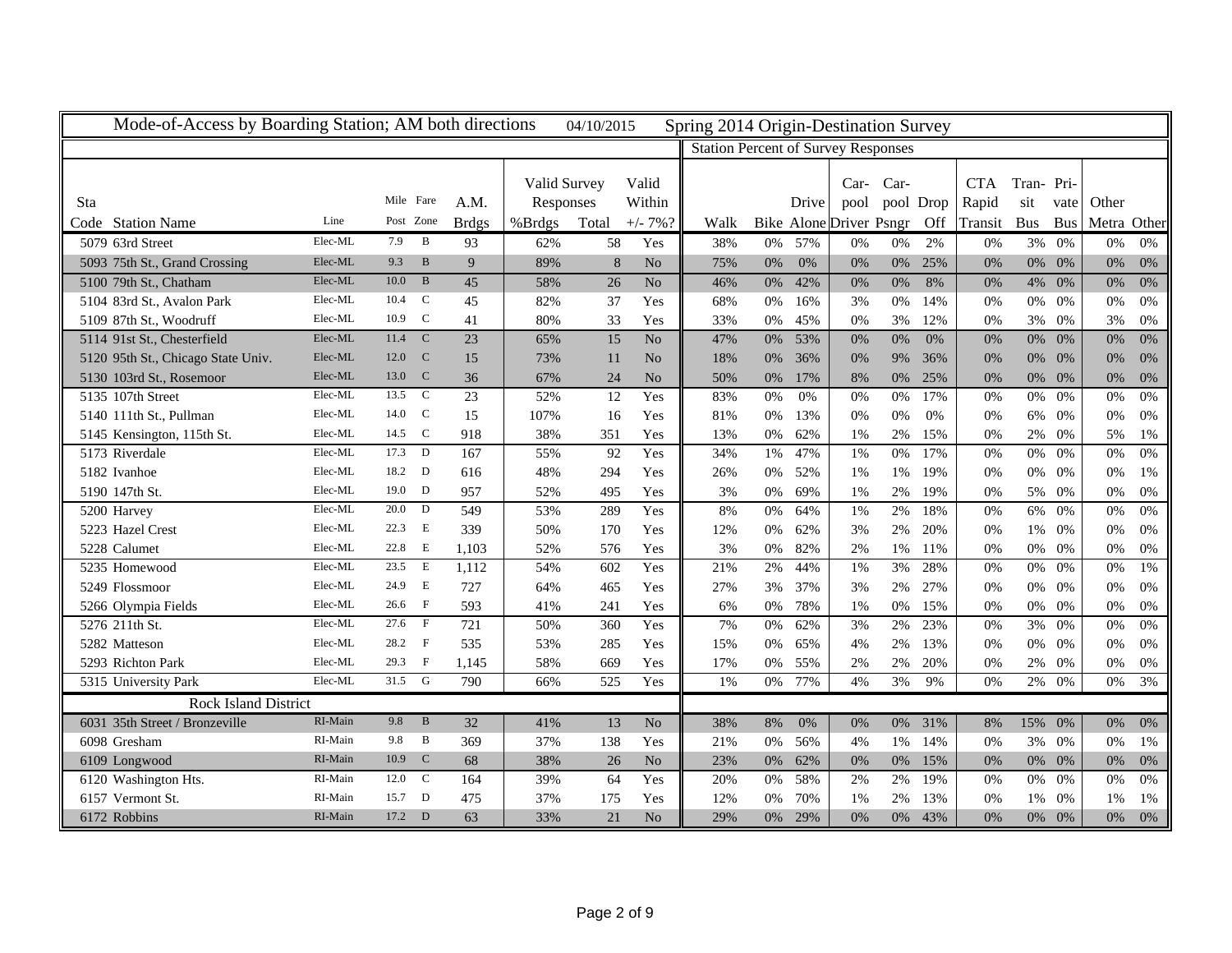| Mode-of-Access by Boarding Station; AM both directions |            |                      |                |              |              | 04/10/2015 |                 | Spring 2014 Origin-Destination Survey      |       |       |                         |      |           |            |            |            |             |       |
|--------------------------------------------------------|------------|----------------------|----------------|--------------|--------------|------------|-----------------|--------------------------------------------|-------|-------|-------------------------|------|-----------|------------|------------|------------|-------------|-------|
|                                                        |            |                      |                |              |              |            |                 | <b>Station Percent of Survey Responses</b> |       |       |                         |      |           |            |            |            |             |       |
|                                                        |            |                      |                |              |              |            |                 |                                            |       |       |                         |      |           |            |            |            |             |       |
|                                                        |            | Mile Fare            |                |              | Valid Survey |            | Valid           |                                            |       |       | $Car-$                  | Car- |           | <b>CTA</b> | Tran-Pri-  |            |             |       |
| <b>Sta</b>                                             |            |                      |                | A.M.         | Responses    |            | Within          |                                            |       | Drive | pool                    |      | pool Drop | Rapid      | sit        | vate       | Other       |       |
| Code Station Name                                      | Line       | Post Zone            |                | <b>Brdgs</b> | %Brdgs       | Total      | $+/- 7\%$ ?     | Walk                                       |       |       | Bike Alone Driver Psngr |      | Off       | Transit    | <b>Bus</b> | <b>Bus</b> | Metra Other |       |
| 6184 Midlothian                                        | RI-Main    | 18.4                 | D              | 873          | 32%          | 281        | Yes             | 15%                                        | 0%    | 68%   | 3%                      | 2%   | 11%       | 0%         | 0%         | 0%         | 0%          | 0%    |
| 6204 Oak Forest                                        | RI-Main    | 20.4                 | Е              | 1.072        | 36%          | 384        | Yes             | 7%                                         | 1%    | 68%   | 2%                      | 1%   | 18%       | 0%         | 3%         | 0%         | 0%          | 0%    |
| 6235 Tinley Park                                       | RI-Main    | 23.5                 | Е              | 912          | 48%          | 438        | Yes             | 16%                                        | 1%    | 61%   | 3%                      | 2%   | 16%       | 0%         | $0\%$      | 0%         | 0%          | 1%    |
| 6251 80th Ave.                                         | RI-Main    | 25.1                 | E              | 1,840        | 43%          | 783        | Yes             | 5%                                         | 1%    | 76%   | 3%                      | 2%   | 13%       | 0%         | $0\%$      | 0%         | 0%          | 0%    |
| 6275 Hickory Creek                                     | RI-Main    | 27.5                 | $\mathbf{F}$   | 930          | 49%          | 452        | Yes             | 4%                                         | 0%    | 80%   | 4%                      | 4%   | 8%        | 0%         | $0\%$      | 0%         | 0%          | 0%    |
| 6296 Mokena                                            | RI-Main    | 29.6                 | $\mathbf{F}$   | 539          | 56%          | 303        | Yes             | 12%                                        | 1%    | 59%   | 3%                      | 2%   | 22%       | 0%         | $0\%$      | 0%         | 0%          | $0\%$ |
| 6340 New Lenox                                         | RI-Main    | 34.0                 | G              | 1,041        | 55%          | 570        | Yes             | 2%                                         | $0\%$ | 84%   | 1%                      | 1%   | 11%       | 0%         | $0\%$      | 0%         | 0%          | 1%    |
| 6402 Joliet                                            | RI-Main    | 40.2                 | H              | 628          | 57%          | 360        | Yes             | 6%                                         | 0%    | 58%   | 2%                      | 2%   | 26%       | 0%         | 4%         | 0%         | 0%          | $2\%$ |
| 7106 Brainerd                                          | RI-Branch  | 10.6                 | $\mathbf C$    | 307          | 42%          | 128        | Yes             | 34%                                        | $0\%$ | 51%   | 2%                      | 2%   | 9%        | 0%         | 1%         | 0%         | 0%          | 1%    |
| 7113 91st St., Beverly Hills                           | RI-Branch  | 11.3                 | $\overline{C}$ | 351          | 42%          | 146        | Yes             | 32%                                        | 1%    | 49%   | 3%                      | 1%   | 12%       | 0%         | 1%         | 0%         | 1%          | 1%    |
| 7117 95th St., Beverly Hills                           | RI-Branch  | 11.7 C               | 477            |              | 42%          | 200        | Yes             | 39%                                        | $0\%$ | 27%   | 4%                      | 6%   | 23%       | 0%         | $2\%$      | 0%         | 0%          | 1%    |
| 7123 99th St., Beverly Hills                           | RI-Branch  | 12.3                 | $\mathbf C$    | 590          | 48%          | 286        | Yes             | 37%                                        | 1%    | 40%   | 4%                      | 2%   | 13%       | 0%         | $1\%$      | 0%         | 0%          | $0\%$ |
| 7128 103rd St., Beverly Hills                          | RI-Branch  | 12.8                 | $\mathbf C$    | 710          | 50%          | 353        | Yes             | 39%                                        | 0%    | 40%   | 2%                      | 1%   | 15%       | 0%         | 3%         | 0%         | 0%          | 0%    |
| 7133 107th St., Beverly Hills                          | RI-Branch  | $\mathbf C$<br>13.3  |                | 398          | 53%          | 212        | Yes             | 41%                                        | 1%    | 35%   | 2%                      | 4%   | 17%       | 0%         | 0%         | 0%         | 0%          | 0%    |
| 7138 111th St., Morgan Park                            | RI-Branch  | 13.8                 | $\mathbf C$    | 551          | 57%          | 315        | Yes             | 24%                                        | 1%    | 50%   | 4%                      | 3%   | 14%       | 0%         | 4%         | $0\%$      | 0%          | 0%    |
| 7143 115th St., Morgan Park                            | RI-Branch  | 14.3                 | $\mathbf C$    | 163          | 72%          | 118        | Yes             | 35%                                        | $0\%$ | 48%   | 1%                      | 0%   | 16%       | 0%         | $0\%$      | 0%         | 0%          | 0%    |
| 7148 119th St.                                         | RI-Branch  | $\mathbf C$<br>14.8  |                | 303          | 67%          | 202        | Yes             | 18%                                        | 0%    | 59%   | 1%                      | 1%   | 16%       | 0%         | 3%         | 0%         | 0%          | 0%    |
| 7152 123rd St.                                         | RI-Branch  | $15.2$ D             | 44             |              | 59%          | 26         | Yes             | 81%                                        | 4%    | 8%    | 0%                      | 0%   | $8\%$     | 0%         | $0\%$      | 0%         | 0%          | 0%    |
| 7158 Prairie St.                                       | RI-Branch  | 15.8 D               |                | 37           | 22%          | 8          | $\overline{No}$ | 63%                                        | 0%    | 38%   | 0%                      | 0%   | 0%        | 0%         | $0\%$      | 0%         | 0%          | 0%    |
| 7164 Vermont St.                                       | RI-Branch  | 16.4 D               |                | 90           | 80%          | 72         | Yes             | 17%                                        | 1%    | 50%   | 1%                      | 4%   | 24%       | 0%         | $3\%$      | 0%         | 0%          | 0%    |
| SouthWest Service                                      |            |                      |                |              |              |            |                 |                                            |       |       |                         |      |           |            |            |            |             |       |
| 8112 Wrightwood                                        | SWS        | 11.2                 | $\mathbf C$    | 249          | 47%          | 116        | Yes             | 17%                                        | $0\%$ | 65%   | 2%                      | 1%   | 10%       | 0%         | 4%         | 0%         | 0%          | 1%    |
| 8126 Ashburn                                           | SWS        | 12.6                 | $\mathbf C$    | 225          | 63%          | 142        | Yes             | 37%                                        | 0%    | 44%   | 1%                      | 1%   | 18%       | 0%         | $0\%$      | 0%         | 0%          | $0\%$ |
| 8152 Oak Lawn                                          | SWS        | 15.2 D               |                | 1,171        | 55%          | 640        | Yes             | 16%                                        | 1%    | 62%   | 2%                      | 3%   | 14%       | 0%         | 1%         | 0%         | 0%          | $0\%$ |
| 8168 Chicago Ridge                                     | SWS        | 16.8                 | D              | 317          | 59%          | 186        | Yes             | 39%                                        | $0\%$ | 45%   | 1%                      | 1%   | 13%       | 0%         | 1%         | 0%         | 0%          | $0\%$ |
| 8182 Worth                                             | SWS        | 18.2<br>$\mathbf{D}$ |                | 416          | 62%          | 258        | Yes             | 17%                                        | 2%    | 66%   | 3%                      | 2%   | 9%        | 0%         | $0\%$      | 0%         | 0%          | 0%    |
| 8192 Palos Heights                                     | <b>SWS</b> | 19.2                 | D              | 243          | 73%          | 177        | Yes             | 1%                                         | 0%    | 83%   | 1%                      | 0%   | 15%       | 0%         | 0%         | 1%         | 0%          | $0\%$ |
| 8203 Palos Park                                        | SWS        | 20.3                 | E              | 408          | 58%          | 235        | Yes             | 7%                                         | 1%    | 70%   | 2%                      | 3%   | 17%       | 0%         | 0%         | 0%         | 0%          | 1%    |
| 8236 Orland Park, 143rd St.                            | SWS        | 23.6                 | E              | 470          | 68%          | 320        | Yes             | 11%                                        | 1%    | 70%   | 1%                      | 2%   | 15%       | 0%         | 0%         | 0%         | 0%          | 0%    |
| 8248 Orland Park, 153rd St.                            | SWS        | 24.8                 | E<br>590       |              | 75%          | 444        | Yes             | 6%                                         | 0%    | 79%   | 1%                      | 2%   | 12%       | 0%         | 0%         | 0%         | 0%          | 0%    |
| 8289 Orland Park, 179th St.                            | SWS        | 28.9                 | $\mathbf{F}$   | 177          | 92%          | 163        | Yes             | 9%                                         | 1%    | 63%   | 1%                      | 3%   | 23%       | 0%         | 0%         | 0%         | 0%          | $0\%$ |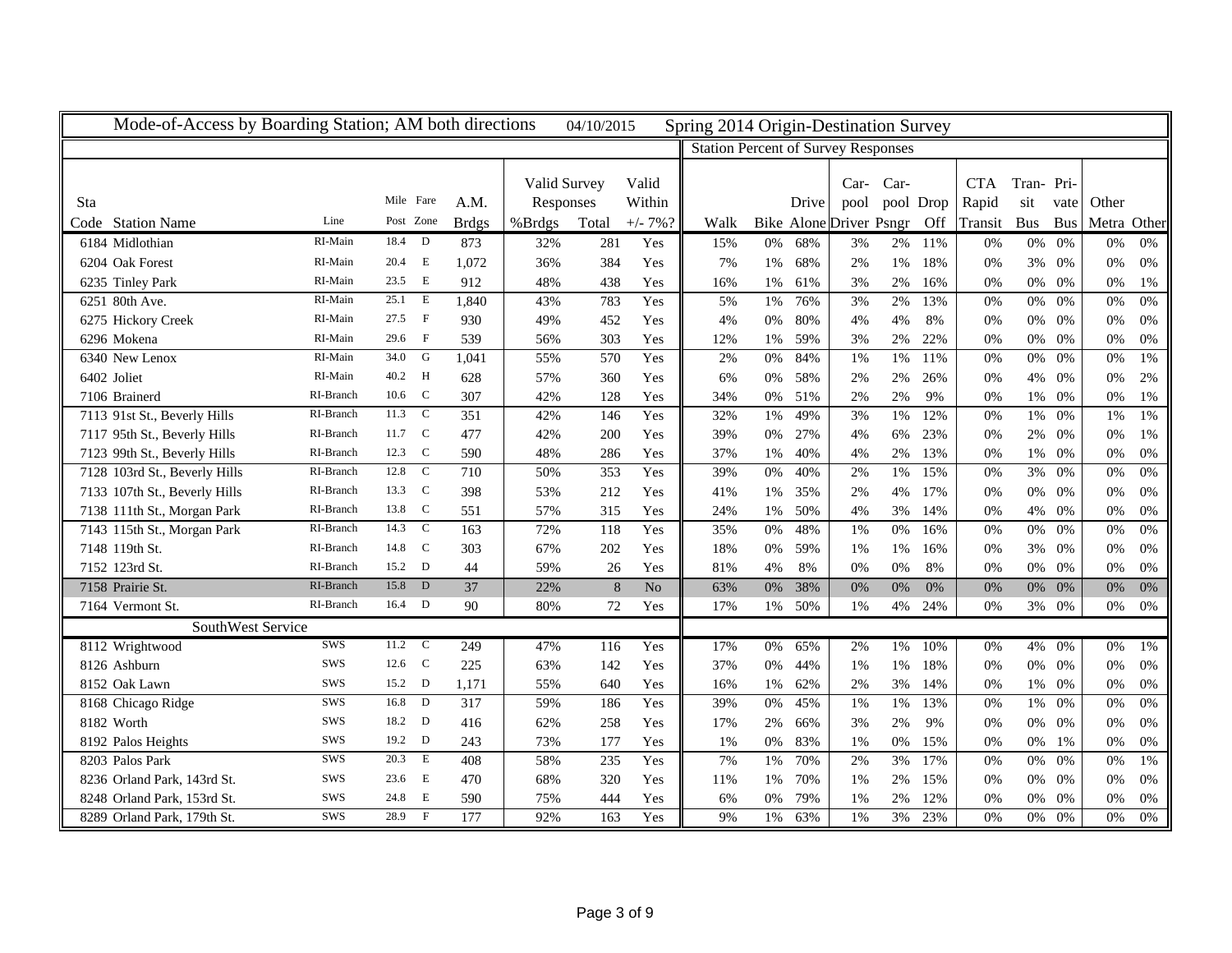| Mode-of-Access by Boarding Station; AM both directions |             |           |                |              |              | 04/10/2015 |                | Spring 2014 Origin-Destination Survey      |       |       |                         |       |           |                  |            |            |             |       |
|--------------------------------------------------------|-------------|-----------|----------------|--------------|--------------|------------|----------------|--------------------------------------------|-------|-------|-------------------------|-------|-----------|------------------|------------|------------|-------------|-------|
|                                                        |             |           |                |              |              |            |                | <b>Station Percent of Survey Responses</b> |       |       |                         |       |           |                  |            |            |             |       |
|                                                        |             |           |                |              |              |            |                |                                            |       |       |                         |       |           |                  |            |            |             |       |
|                                                        |             |           |                |              | Valid Survey |            | Valid          |                                            |       |       | $Car-$                  | Car-  |           | <b>CTA</b>       | Tran-Pri-  |            |             |       |
| Sta                                                    |             | Mile Fare |                | A.M.         | Responses    |            | Within         |                                            |       | Drive | pool                    |       | pool Drop | Rapid            | sit        | vate       | Other       |       |
| Code Station Name                                      | Line        | Post Zone |                | <b>Brdgs</b> | %Brdgs       | Total      | $+/- 7\%$ ?    | Walk                                       |       |       | Bike Alone Driver Psngr |       | Off       | Transit          | <b>Bus</b> | <b>Bus</b> | Metra Other |       |
| 8358 Laraway Rd.                                       | SWS         | 35.8      | H              | 27           | 81%          | 22         | Yes            | 0%                                         | 0%    | 73%   | 0%                      | 5%    | 23%       | 0%               | $0\%$      | 0%         | 0%          | 0%    |
| 8408 Manhattan                                         | <b>SWS</b>  | 40.8      | $\mathbf{I}$   | 28           | 96%          | 27         | N <sub>o</sub> | 11%                                        | $0\%$ | 63%   | 4%                      | 7%    | 15%       | 0%               | $0\%$      | 0%         | 0%          | 0%    |
| Heritage Corridor                                      |             |           |                |              |              |            |                |                                            |       |       |                         |       |           |                  |            |            |             |       |
| 9119 Summit                                            | Heritage    | 11.9      | $\overline{c}$ | 83           | 51%          | 42         | Yes            | 10%                                        | 0%    | 76%   | 0%                      | 5%    | 10%       | 0%               | $0\%$      | 0%         | 0%          | 0%    |
| 9175 Willow Springs                                    | Heritage    | 17.5      | D              | 95           | 61%          | 58         | Yes            | 24%                                        | 0%    | 57%   | 0%                      | 0%    | 19%       | 0%               | 0%         | 0%         | 0%          | 0%    |
| 9253 Lemont                                            | Heritage    | 25.3      | Е              | 456          | 55%          | 250        | Yes            | 7%                                         | 0%    | 68%   | 4%                      | 3%    | 17%       | 0%               | $0\%$      | 0%         | 0%          | 0%    |
| 9329 Lockport                                          | Heritage    | 32.9      | G              | 352          | 61%          | 216        | Yes            | 6%                                         | 0%    | 76%   | 2%                      | 4%    | 12%       | 0%               | 0%         | $0\%$      | 0%          | 0%    |
| 9372 Joliet                                            | Heritage    | 37.2      | G              | 244          | 64%          | 156        | Yes            | 1%                                         | 0%    | 84%   | 4%                      | 2%    | 8%        | 0%               |            | 1% 0%      | 0%          | 0%    |
| <b>BNSF Railway</b>                                    |             |           |                |              |              |            |                |                                            |       |       |                         |       |           |                  |            |            |             |       |
| 10018 Halsted St.                                      | <b>BNSF</b> | 1.8       | $\mathbf{A}$   | 30           | 20%          | 6          | No             | 83%                                        | 17%   | 0%    | 0%                      | 0%    | 0%        | 0%               | $0\%$      | 0%         | 0%          | 0%    |
| 10038 Western Ave.                                     | <b>BNSF</b> | 3.8       | $\mathbf{A}$   | 43           | 42%          | 18         | No             | 28%                                        | 11%   | 11%   | 0%                      | $0\%$ | 11%       | 0%               | 33%        | 0%         | 0%          | 6%    |
| 10070 Cicero                                           | <b>BNSF</b> | 7.0       | B              | 119          | 39%          | 47         | Yes            | 15%                                        | 2%    | 47%   | 2%                      | $2\%$ | 13%       | 0%               | 15%        | 0%         | 0%          | 4%    |
| 10091 LaVergne                                         | <b>BNSF</b> | 9.1       | B              | 186          | 35%          | 66         | Yes            | 47%                                        | 0%    | 36%   | 0%                      | 2%    | 11%       | 0%               | 3%         | 0%         | 0%          | 2%    |
| 10096 Berwyn                                           | <b>BNSF</b> | 9.6       | B              | 570          | 53%          | 301        | Yes            | 42%                                        | 2%    | 30%   | 3%                      | 4%    | 15%       | 0%               | 3%         | 0%         | 0%          | 0%    |
| 10101 Harlem Ave.                                      | <b>BNSF</b> | 10.1      | B              | 457          | 50%          | 229        | Yes            | 60%                                        | 2%    | 19%   | 2%                      | 1%    | 13%       | 0%               | 2%         | 0%         | 0%          | 1%    |
| 10111 Riverside                                        | <b>BNSF</b> | 11.1      | C              | 459          | 47%          | 217        | Yes            | 54%                                        | 4%    | 27%   | 3%                      | 2%    | 10%       | 0%               | 0%         | 0%         | 0%          | 0%    |
| 10118 Zoo Stop                                         | <b>BNSF</b> | 11.8      | $\mathcal{C}$  | 82           | 73%          | 60         | Yes            | 93%                                        | 0%    | 3%    | 0%                      | 0%    | 2%        | 0%               | $2\%$      | 0%         | 0%          | 0%    |
| 10123 Brookfield                                       | <b>BNSF</b> | 12.3      | $\mathbf C$    | 560          | 59%          | 329        | Yes            | 50%                                        | 1%    | 26%   | 4%                      | 3%    | 14%       | 0%               | 1%         | 0%         | 0%          | $0\%$ |
| 10131 Congress Park                                    | <b>BNSF</b> | 13.1      | ${\bf C}$      | 249          | 39%          | 97         | Yes            | 66%                                        | $0\%$ | 20%   | 3%                      | $1\%$ | 9%        | 0%               | $0\%$      | 0%         | 0%          | 1%    |
| 10138 LaGrange Rd.                                     | <b>BNSF</b> | 13.8      | $\mathbf C$    | 1,313        | 38%          | 494        | Yes            | 37%                                        | 4%    | 28%   | 1%                      | 3%    | 23%       | 0%               | 2%         | 0%         | 0%          | 1%    |
| 10142 Stone Ave.                                       | <b>BNSF</b> | 14.2 C    |                | 988          | 46%          | 452        | Yes            | 39%                                        | 6%    | 33%   | 5%                      | 4%    | 14%       | 0%               | $0\%$      | 0%         | 0%          | 0%    |
| 10155 Western Springs                                  | <b>BNSF</b> | 15.5      | D              | 1,035        | 44%          | 452        | Yes            | 32%                                        | 5%    | 36%   | 2%                      | 3%    | 21%       | $\overline{0\%}$ | 1%         | $0\%$      | 0%          | 1%    |
| 10164 Highlands                                        | <b>BNSF</b> | 16.4      | D              | 153          | 56%          | 86         | Yes            | 38%                                        | 1%    | 42%   | 3%                      | 3%    | 12%       | 0%               | 0%         | 0%         | 0%          | 0%    |
| 10169 Hinsdale                                         | <b>BNSF</b> | 16.9      | D              | 999          | 57%          | 565        | Yes            | 22%                                        | 2%    | 34%   | 3%                      | 3%    | 31%       | 0%               | 2%         | 0%         | 0%          | 1%    |
| 10178 West Hinsdale                                    | <b>BNSF</b> | 17.8      | D              | 351          | 54%          | 188        | Yes            | 45%                                        | 1%    | 42%   | 2%                      | 1%    | 9%        | 0%               | $0\%$      | 0%         | 0%          | 0%    |
| 10183 Clarendon Hills                                  | <b>BNSF</b> | 18.3      | D              | 742          | 61%          | 454        | Yes            | 36%                                        | 3%    | 27%   | 1%                      | 2%    | 22%       | 0%               | 8%         | 0%         | 0%          | 0%    |
| 10195 Westmont                                         | <b>BNSF</b> | 19.5      | D              | 980          | 60%          | 591        | Yes            | 22%                                        | 3%    | 43%   | 2%                      | 2%    | 18%       | 0%               | $10\%$     | 0%         | 0%          | 1%    |
| 10204 Fairview Ave.                                    | <b>BNSF</b> | 20.4      | E              | 365          | 67%          | 244        | Yes            | 38%                                        | 1%    | 44%   | 4%                      | 2%    | 11%       | 0%               | $0\%$      | 0%         | 0%          | 0%    |
| 10212 Main St.                                         | <b>BNSF</b> | 21.2      | E              | 2,268        | 40%          | 918        | Yes            | 22%                                        | 3%    | 44%   | 2%                      | 3%    | 19%       | 0%               | 6%         | 1%         | 0%          | 1%    |
| 10226 Belmont                                          | <b>BNSF</b> | 22.6      | E              | 1,232        | 42%          | 523        | Yes            | 8%                                         | 0%    | 65%   | 4%                      | 3%    | 13%       | 0%               | 6%         | 0%         | 0%          | $1\%$ |
| 10245 Lisle                                            | <b>BNSF</b> | 24.5      | E              | 1,730        | 53%          | 910        | Yes            | 8%                                         | $1\%$ | 49%   | 2%                      | 3%    | 22%       | 0%               | 14%        | $1\%$      | 0%          | 0%    |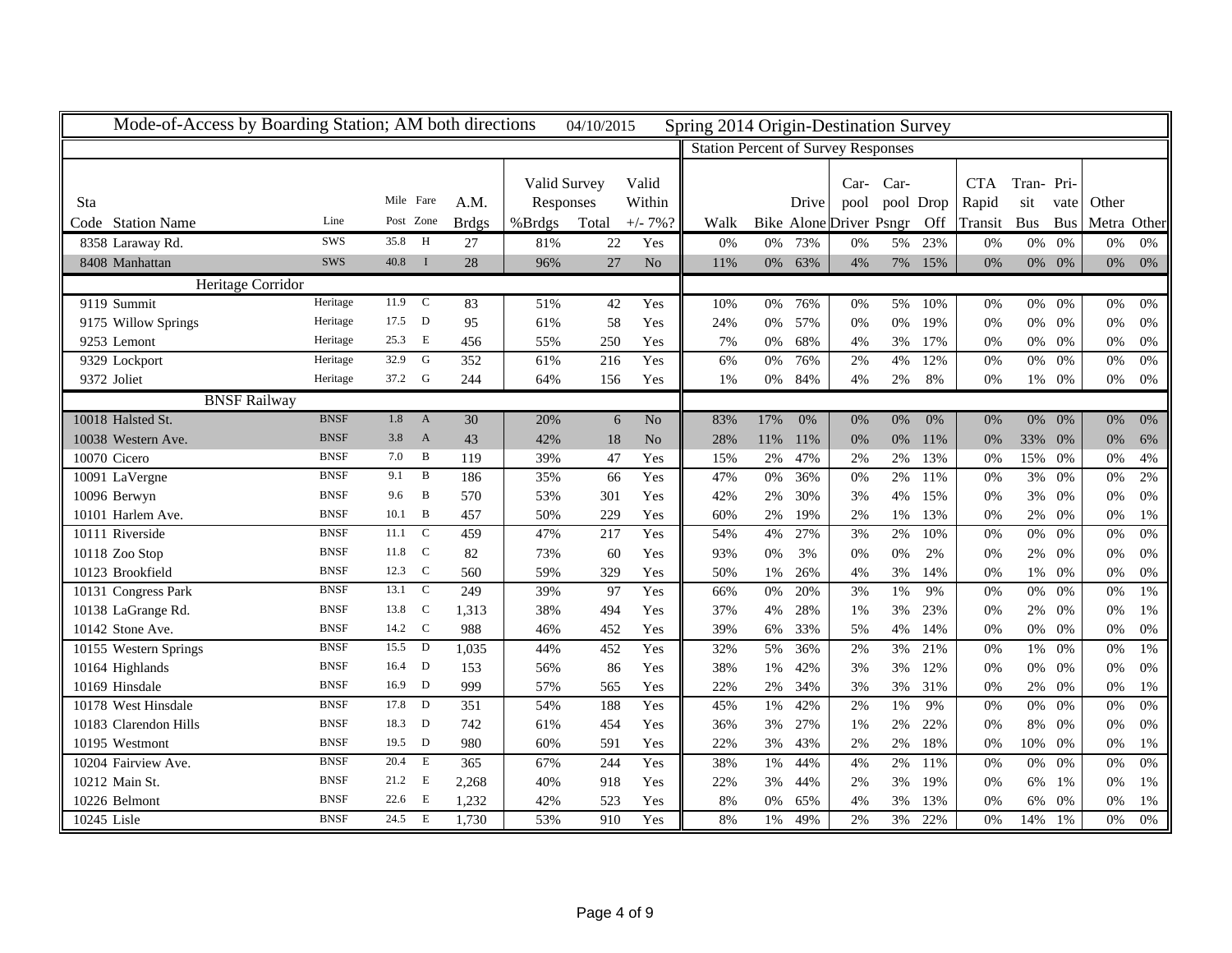| Mode-of-Access by Boarding Station; AM both directions |                 |           |                |                  |              | 04/10/2015 |                 | Spring 2014 Origin-Destination Survey      |       |       |                         |           |           |            |            |            |             |       |
|--------------------------------------------------------|-----------------|-----------|----------------|------------------|--------------|------------|-----------------|--------------------------------------------|-------|-------|-------------------------|-----------|-----------|------------|------------|------------|-------------|-------|
|                                                        |                 |           |                |                  |              |            |                 | <b>Station Percent of Survey Responses</b> |       |       |                         |           |           |            |            |            |             |       |
|                                                        |                 |           |                |                  |              |            |                 |                                            |       |       |                         |           |           |            |            |            |             |       |
|                                                        |                 | Mile Fare |                |                  | Valid Survey |            | Valid           |                                            |       |       |                         | Car- Car- |           | <b>CTA</b> | Tran-Pri-  |            |             |       |
| Sta                                                    |                 |           |                | A.M.             | Responses    |            | Within          |                                            |       | Drive | pool                    |           | pool Drop | Rapid      | sit        | vate       | Other       |       |
| Code Station Name                                      | Line            | Post Zone |                | <b>Brdgs</b>     | %Brdgs       | Total      | $+/- 7\%$ ?     | Walk                                       |       |       | Bike Alone Driver Psngr |           | Off       | Transit    | <b>Bus</b> | <b>Bus</b> | Metra Other |       |
| 10285 Naperville                                       | <b>BNSF</b>     | 28.5      | $\overline{F}$ | 3.609            | 48%          | 1,746      | Yes             | 9%                                         | 3%    | 47%   | 3%                      | 3%        | 18%       | 0%         | 15%        | 0%         | 0%          | 1%    |
| 10316 Route 59                                         | <b>BNSF</b>     | 31.6      | G              | 5,620            | 47%          | 2,646      | Yes             | 6%                                         | 1%    | 72%   | 2%                      | 2%        | 10%       | 0%         | $6\%$      | 0%         | 0%          | $0\%$ |
| 10380 Aurora                                           | <b>BNSF</b>     | 38.0      | H              | 1,821            | 57%          | 1,029      | Yes             | 2%                                         | $0\%$ | 74%   | 3%                      | 3%        | 14%       | 0%         | 2%         | 0%         | 0%          | 2%    |
| <b>Union Pacific-West Line</b>                         |                 |           |                |                  |              |            |                 |                                            |       |       |                         |           |           |            |            |            |             |       |
| 11036 Kedzie                                           | $UP-W$          | 3.6       | $\mathbf{A}$   | 44               | 50%          | 22         | $\overline{No}$ | 5%                                         | 23%   | 32%   | 0%                      | 5%        | 23%       | 0%         | 9%         | 0%         | 0%          | 5%    |
| 11085 Oak Park                                         | UP-W            | 8.5       | B              | 891              | 30%          | 264        | Yes             | 61%                                        | 7%    | 11%   | 0%                      | 1%        | 13%       | 3%         | 4%         | 0%         | 0%          | 0%    |
| 11097 River Forest                                     | UP-W            | 9.7       | B              | 421              | 36%          | 150        | Yes             | 53%                                        | 1%    | 33%   | 1%                      | 1%        | 11%       | 0%         | 1%         | 0%         | 0%          | $0\%$ |
| 11105 Maywood                                          | $UP-W$          | 10.5      | C              | 71               | 49%          | 35         | Yes             | 17%                                        | 3%    | 71%   | 0%                      | 0%        | 6%        | 0%         | 3%         | 0%         | 0%          | 0%    |
| 11113 Melrose Park                                     | UP-W            | 11.3      | $\mathbf C$    | 85               | 61%          | 52         | Yes             | 33%                                        | 2%    | 40%   | 0%                      | 4%        | 21%       | 0%         | 0%         | 0%         | 0%          | 0%    |
| 11126 Bellwood                                         | UP-W            | 12.6      | $\mathbf C$    | 146              | 64%          | 94         | Yes             | 16%                                        | 0%    | 63%   | 3%                      | 2%        | 14%       | 0%         | $0\%$      | 0%         | 0%          | 2%    |
| 11143 Berkeley                                         | UP-W            | 14.3      | C              | $\overline{145}$ | 51%          | 74         | Yes             | 18%                                        | $1\%$ | 61%   | 1%                      | 4%        | 14%       | 0%         | $0\%$      | 0%         | 0%          | 1%    |
| 11157 Elmhurst                                         | UP-W            | 15.7      | D              | 1,925            | 36%          | 701        | Yes             | 23%                                        | 5%    | 52%   | 3%                      | 4%        | 12%       | 0%         | 0%         | 0%         | 0%          | 1%    |
| 11178 Villa Park                                       | UP-W            | 17.8      | D              | 741              | 38%          | 285        | Yes             | 21%                                        | 1%    | 61%   | 2%                      | 2%        | 13%       | 0%         | 0%         | 0%         | 0%          | 0%    |
| 11199 Lombard                                          | UP-W            | 19.9      | D              | 1,212            | 39%          | 478        | Yes             | 24%                                        | 5%    | 44%   | 1%                      | 3%        | 20%       | 0%         | $2\%$      | 0%         | 0%          | 1%    |
| 11224 Glen Ellyn                                       | UP-W            | 22.4      | E              | 1,541            | 42%          | 644        | Yes             | 29%                                        | 4%    | 38%   | 2%                      | 2%        | 22%       | 0%         | 1%         | 0%         | 0%          | 1%    |
| 11238 College Ave.                                     | UP-W            | 23.8      | E              | 932              | 48%          | 450        | Yes             | 23%                                        | $2\%$ | 54%   | 3%                      | 4%        | 12%       | 0%         | 1%         | 0%         | 0%          | 0%    |
| 11250 Wheaton                                          | UP-W            | 25.0      | E              | 1,282            | 50%          | 645        | Yes             | 23%                                        | 2%    | 46%   | 1%                      | 2%        | 23%       | 0%         | 3%         | $0\%$      | 0%          | 0%    |
| 11275 Winfield                                         | UP-W            | 27.5      | $\mathbf{F}$   | 431              | 65%          | 282        | Yes             | 13%                                        | 2%    | 60%   | 1%                      | 3%        | 20%       | 0%         | $0\%$      | 0%         | 0%          | 0%    |
| 11300 West Chicago                                     | $UP-W$          | 30.0      | $\mathbf{F}$   | 459              | 53%          | 245        | Yes             | 11%                                        | 1%    | 67%   | 1%                      | 2%        | 16%       | 0%         | $0\%$      | 0%         | 0%          | 1%    |
| 11355 Geneva                                           | UP-W            | 35.5      | H              | 1,519            | 55%          | 836        | Yes             | 6%                                         | 3%    | 67%   | 2%                      | 2%        | 19%       | 0%         | $0\%$      | 0%         | 0%          | 1%    |
| 11409 La Fox                                           | UP-W            | 40.9      | $\mathbf{I}$   | 291              | 51%          | 147        | Yes             | 0%                                         | 0%    | 83%   | 2%                      | 3%        | 12%       | 0%         | 0%         | 0%         | 0%          | 0%    |
| 11436 Elburn                                           | UP-W            | 43.6      | Ι              | 242              | 72%          | 174        | Yes             | 1%                                         | 1%    | 71%   | 7%                      | 7%        | 12%       | 0%         | 1%         | 0%         | 0%          | 1%    |
| Milwaukee District-West Line                           |                 |           |                |                  |              |            |                 |                                            |       |       |                         |           |           |            |            |            |             |       |
| 12029 Western Ave.                                     | Milw-W/Milw-    | 2.9       | $\mathbf{A}$   | 422              | 43%          | 183        | Yes             | 21%                                        | 13%   | 37%   | 1%                      | 2%        | 11%       | 0%         | 13%        | 0%         | 1%          | 1%    |
| 12065 Grand/Cicero                                     | N/NCS<br>Milw-W | 5.9       | B              | 84               | 30%          | 25         | N <sub>o</sub>  | 44%                                        | 8%    | 20%   | 0%                      | 4%        | 16%       | 0%         | 8%         | 0%         | 0%          | 0%    |
| 12077 Hanson Park                                      | Milw-W          | 7.7       | B              | 44               | 57%          | 25         | $\rm No$        | 44%                                        | 8%    | 20%   | 0%                      | 4%        | 16%       | 0%         | 8%         | 0%         | 0%          | 0%    |
| 12086 Galewood                                         | Milw-W          | 8.6       | B              | 213              | 47%          | 100        | Yes             | 37%                                        | 1%    | 34%   | 2%                      | 2%        | 18%       | 0%         | 6%         | 0%         | 0%          | 0%    |
| 12091 Mars                                             | Milw-W          | 9.1       | B              | 109              | 60%          | 65         | Yes             | 60%                                        | 0%    | 29%   | 0%                      | 2%        | 9%        | 0%         | $0\%$      | 0%         | 0%          | 0%    |
| 12095 Mont Clare                                       | Milw-W          | 9.5       | B              | 268              | 54%          | 146        | Yes             | 37%                                        | 1%    | 47%   | 1%                      | 1%        | 11%       | 1%         | 1%         | 0%         | 0%          | 1%    |
| 12102 Elmwood Park                                     | Milw-W          | 10.2      | $\mathcal{C}$  | 364              | 54%          | 197        | Yes             | 41%                                        | 1%    | 45%   | 2%                      | 1%        | 9%        | 0%         | 2%         | 0%         | 0%          | 0%    |
| 12114 River Grove                                      | Milw-W/NCS      | 11.4      | $\mathbf C$    | 260              | 42%          | 109        | Yes             | 23%                                        | 1%    | 52%   | 3%                      | 3%        | 15%       | 0%         | 4%         | 0%         | 0%          | $0\%$ |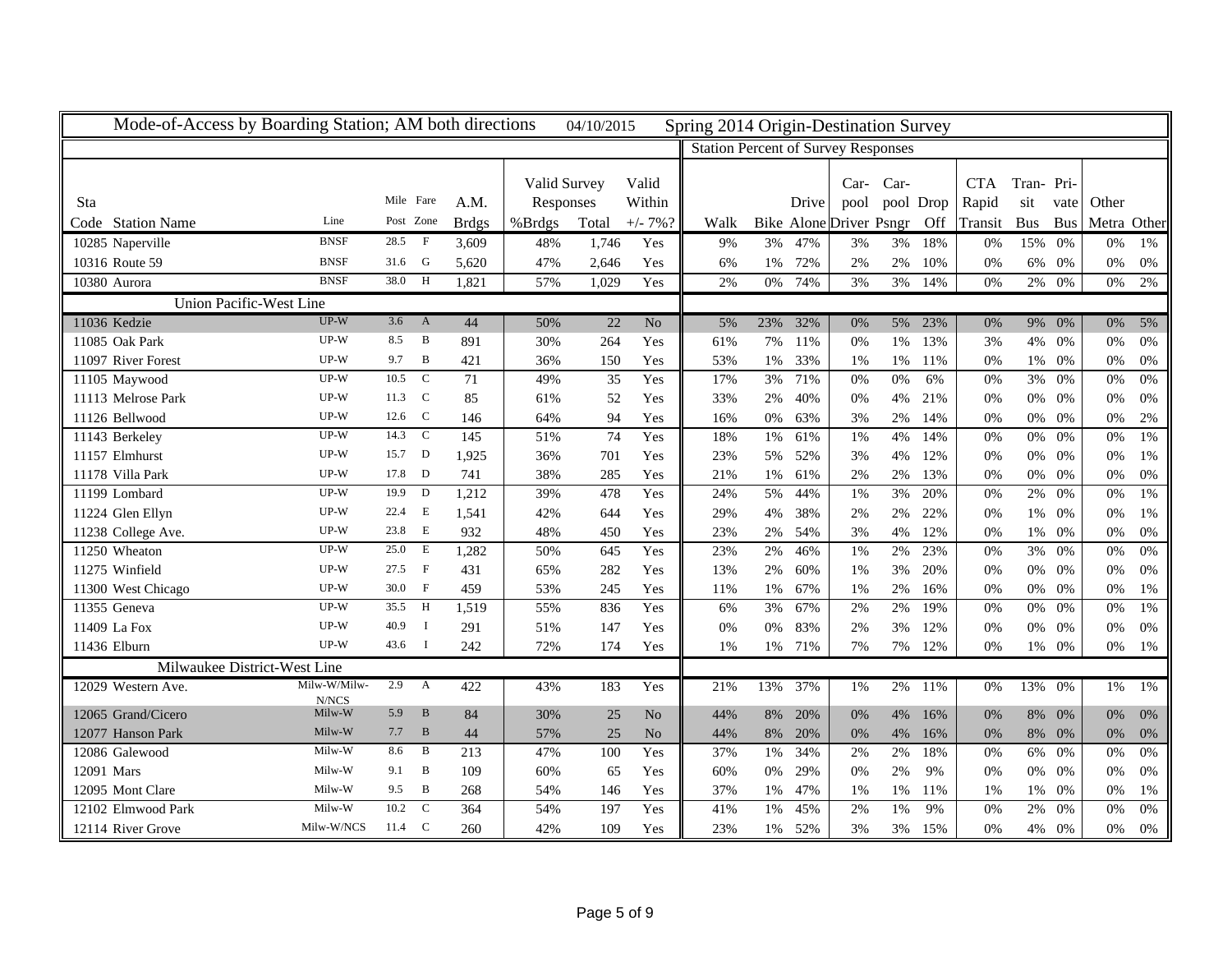| Mode-of-Access by Boarding Station; AM both directions |        |                       |              |              | 04/10/2015 |             | Spring 2014 Origin-Destination Survey      |         |       |                         |         |           |            |            |            |             |       |
|--------------------------------------------------------|--------|-----------------------|--------------|--------------|------------|-------------|--------------------------------------------|---------|-------|-------------------------|---------|-----------|------------|------------|------------|-------------|-------|
|                                                        |        |                       |              |              |            |             | <b>Station Percent of Survey Responses</b> |         |       |                         |         |           |            |            |            |             |       |
|                                                        |        |                       |              |              |            |             |                                            |         |       |                         |         |           |            |            |            |             |       |
|                                                        |        |                       |              | Valid Survey |            | Valid       |                                            |         |       | $Car-$                  | Car-    |           | <b>CTA</b> | Tran-Pri-  |            |             |       |
| Sta                                                    |        | Mile Fare             | A.M.         | Responses    |            | Within      |                                            |         | Drive | pool                    |         | pool Drop | Rapid      | sit        | vate       | Other       |       |
| Code Station Name                                      | Line   | Post Zone             | <b>Brdgs</b> | %Brdgs       | Total      | $+/- 7\%$ ? | Walk                                       |         |       | Bike Alone Driver Psngr |         | Off       | Transit    | <b>Bus</b> | <b>Bus</b> | Metra Other |       |
| 12132 Franklin Park                                    | Milw-W | 13.2<br>C             | 274          | 48%          | 132        | Yes         | 25%                                        | 2%      | 51%   | 3%                      | $2\%$   | 12%       | 0%         | $2\%$      | 0%         | 1%          | 2%    |
| 12140 Mannheim                                         | Milw-W | 14.0<br>$\mathcal{C}$ | 26           |              |            |             |                                            | No Data |       |                         | No Data |           |            |            |            | No Data     |       |
| 12172 Bensenville                                      | Milw-W | 17.2<br>D             | 294          | 31%          | 90         | Yes         | 26%                                        | 2%      | 54%   | 1%                      | 3%      | 12%       | 0%         | $0\%$      | 0%         | 1%          | 0%    |
| 12191 Wood Dale                                        | Milw-W | D<br>19.1             | 454          | 36%          | 165        | Yes         | 8%                                         | 1%      | 72%   | 2%                      | 1%      | 15%       | 0%         | $0\%$      | 0%         | 0%          | 1%    |
| 12210 Itasca                                           | Milw-W | 21.0<br>E             | 449          | 37%          | 164        | Yes         | 23%                                        | 1%      | 50%   | 4%                      | 4%      | 16%       | 0%         | $0\%$      | 1%         | 0%          | 2%    |
| 12230 Medinah                                          | Milw-W | 23.0<br>E             | 451          | 46%          | 207        | Yes         | 5%                                         | 0%      | 72%   | 3%                      | 3%      | 13%       | 0%         | 0%         | 0%         | 0%          | 1%    |
| 12239 Roselle                                          | Milw-W | 23.9<br>E             | 1,120        | 49%          | 551        | Yes         | 8%                                         | 2%      | 68%   | 3%                      | 3%      | 15%       | 0%         | $0\%$      | 0%         | 0%          | 1%    |
| 12265 Schaumburg                                       | Milw-W | $\mathbf{F}$<br>26.5  | 1.589        | 41%          | 644        | Yes         | 5%                                         | 1%      | 76%   | 2%                      | 2%      | 13%       | 0%         | 1%         | 0%         | 0%          | 1%    |
| 12284 Hanover Park                                     | Milw-W | $\mathbf{F}$<br>28.4  | 1,274        | 41%          | 517        | Yes         | 5%                                         | 1%      | 74%   | 1%                      | 2%      | 16%       | 0%         | $0\%$      | 0%         | 0%          | 1%    |
| 12301 Bartlett                                         | Milw-W | 30.1 F                | 976          | 50%          | 488        | Yes         | 8%                                         | 1%      | 66%   | 2%                      | 3%      | 20%       | 0%         | 0%         | 0%         | 0%          | 1%    |
| 12360 National St.                                     | Milw-W | H<br>36.0             | 578          | 50%          | 287        | Yes         | 6%                                         | 1%      | 77%   | 3%                      | 3%      | 10%       | 0%         | 0%         | 0%         | 0%          | 0%    |
| 12366 Elgin                                            | Milw-W | $\mathbf{H}$<br>36.6  | 334          | 56%          | 186        | Yes         | 15%                                        | 1%      | 55%   | 4%                      | 3%      | 15%       | 0%         | 4%         | 0%         | 0%          | 3%    |
| 12398 Big Timber                                       | Milw-W | 39.8 H                | 648          | 69%          | 449        | Yes         | 2%                                         | $0\%$   | 75%   | 3%                      | 2%      | 15%       | 0%         | $0\%$      | 0%         | 0%          | 1%    |
| Union Pacific-Northwest Line                           |        |                       |              |              |            |             |                                            |         |       |                         |         |           |            |            |            |             |       |
| 13029 Clybourn                                         | UP-NW  | 2.9<br>А              | 338          | 32%          | 107        | Yes         | 46%                                        | 9%      | 14%   | 1%                      | 3%      | 10%       | 0%         | 11%        | 0%         | 3%          | 3%    |
| 13070 Irving Park                                      | UP-NW  | B<br>7.0              | 372          | 25%          | 94         | Yes         | 57%                                        | 3%      | 13%   | 2%                      | 2%      | 11%       | 0%         | 10%        | 0%         | 1%          | 1%    |
| 13091 Jefferson Park                                   | UP-NW  | B<br>9.1              | 465          | 26%          | 119        | Yes         | 36%                                        | 3%      | 28%   | 3%                      | 1%      | 12%       | 6%         | 11%        | 0%         | 1%          | 1%    |
| 13101 Gladstone Park                                   | UP-NW  | 10.1<br>B             | 169          | 30%          | 50         | Yes         | 64%                                        | 2%      | 20%   | 2%                      | 2%      | 10%       | 0%         | 0%         | 0%         | 0%          | 0%    |
| 13114 Norwood Park                                     | UP-NW  | $\mathbf C$<br>11.4   | 311          | 36%          | 112        | Yes         | 42%                                        | 4%      | 38%   | 1%                      | 0%      | 15%       | 0%         | 0%         | 0%         | 0%          | 0%    |
| 13126 Edison Park                                      | UP-NW  | $\mathbf C$<br>12.6   | 582          | 35%          | 203        | Yes         | 54%                                        | 0%      | 35%   | 1%                      | 1%      | 7%        | 0%         | $0\%$      | 0%         | 0%          | 0%    |
| 13135 Park Ridge                                       | UP-NW  | $\mathbf C$<br>13.5   | 797          | 33%          | 265        | Yes         | 33%                                        | 2%      | 43%   | 3%                      | 3%      | 15%       | 0%         | $0\%$      | 0%         | 0%          | 2%    |
| 13150 Dee Road                                         | UP-NW  | C<br>15.0             | 505          | 41%          | 207        | Yes         | 34%                                        | 1%      | 43%   | 3%                      | 1%      | 15%       | 0%         | 1%         | 0%         | 0%          | 1%    |
| 13171 Des Plaines                                      | UP-NW  | $17.1$ D              | 909          | 36%          | 326        | Yes         | 52%                                        | 2%      | 28%   | 1%                      | 2%      | 11%       | 0%         | 2%         | 0%         | 1%          | 0%    |
| 13186 Cumberland                                       | UP-NW  | 18.6<br>D             | 364          | 38%          | 138        | Yes         | 20%                                        | 2%      | 51%   | 4%                      | 3%      | 20%       | 0%         | $0\%$      | 0%         | 0%          | 0%    |
| 13200 Mount Prospect                                   | UP-NW  | D<br>20.0             | 1,493        | 46%          | 686        | Yes         | 24%                                        | 3%      | 50%   | 3%                      | 4%      | 13%       | 0%         | 2%         | 0%         | 0%          | 0%    |
| 13228 Arlington Hghts.                                 | UP-NW  | E<br>22.8             | 1,934        | 46%          | 887        | Yes         | 24%                                        | 5%      | 50%   | 2%                      | 2%      | 16%       | 0%         | 0%         | 0%         | 0%          | 1%    |
| 13244 Arlington Park                                   | UP-NW  | E<br>24.4             | 1,426        | 45%          | 644        | Yes         | 7%                                         | 1%      | 72%   | 3%                      | 3%      | 13%       | 0%         | $0\%$      | 0%         | 0%          | 0%    |
| 13268 Palatine                                         | UP-NW  | 26.8<br>- F           | 1,962        | 51%          | 995        | Yes         | 13%                                        | 2%      | 66%   | 2%                      | 3%      | 15%       | 0%         | $0\%$      | 0%         | 0%          | 0%    |
| 13319 Barrington                                       | UP-NW  | G<br>31.9             | 1,416        | 48%          | 681        | Yes         | 10%                                        | 2%      | 65%   | 3%                      | 3%      | 17%       | 0%         | $0\%$      | 0%         | 0%          | 0%    |
| 13373 Fox River Grove                                  | UP-NW  | $\mathbf H$<br>37.3   | 359          | 49%          | 176        | Yes         | 14%                                        | 1%      | 57%   | 6%                      | 3%      | 19%       | 0%         | $0\%$      | 0%         | 0%          | 0%    |
| 13386 Cary                                             | UP-NW  | 38.6 H                | 787          | 52%          | 410        | Yes         | 7%                                         | $2\%$   | 67%   | 2%                      | 2%      | 19%       | 0%         | $0\%$      | 0%         | $0\%$       | $0\%$ |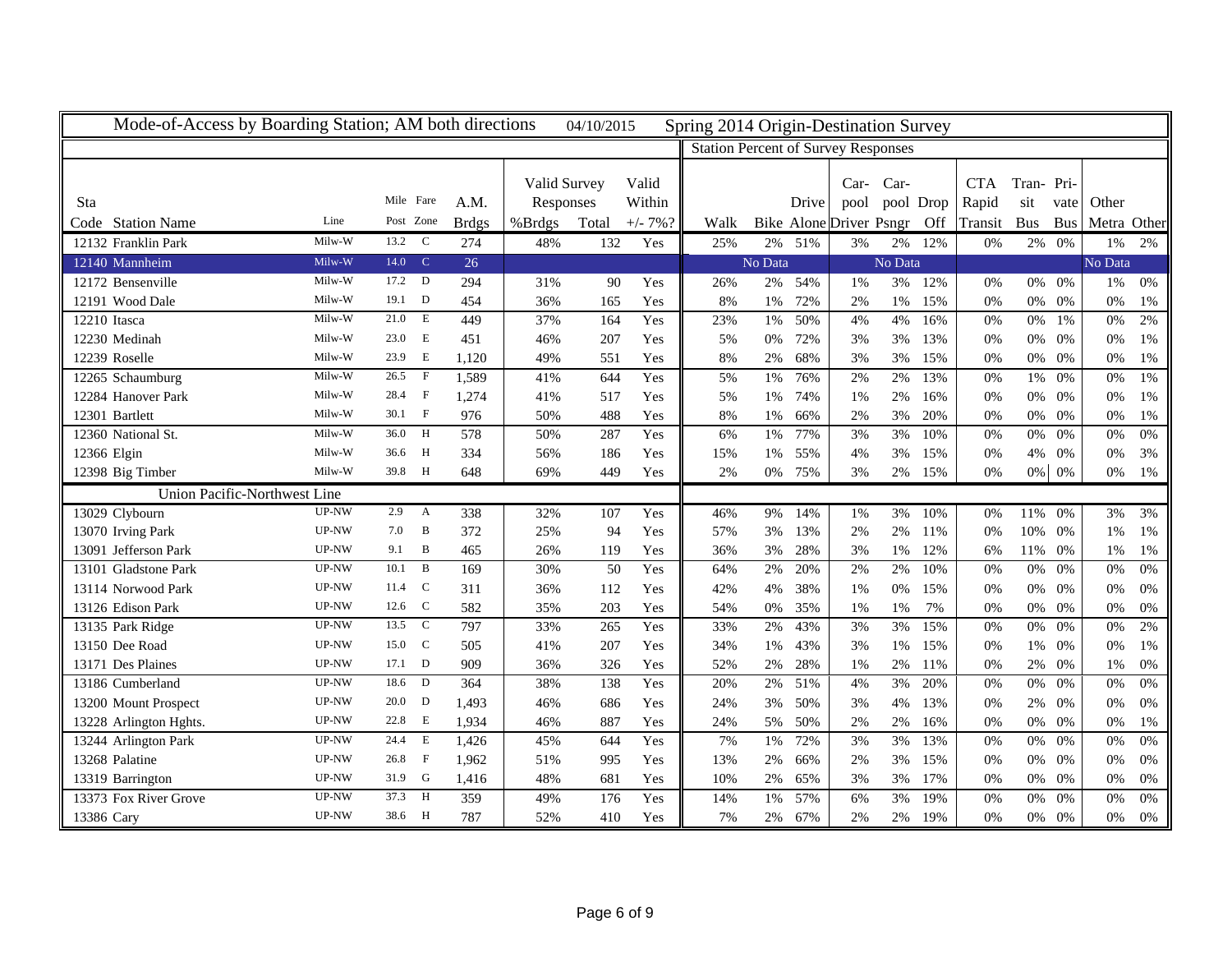| Mode-of-Access by Boarding Station; AM both directions |                      |           |              |              |              | 04/10/2015     |                | Spring 2014 Origin-Destination Survey      |       |       |                         |      |           |            |            |            |             |       |
|--------------------------------------------------------|----------------------|-----------|--------------|--------------|--------------|----------------|----------------|--------------------------------------------|-------|-------|-------------------------|------|-----------|------------|------------|------------|-------------|-------|
|                                                        |                      |           |              |              |              |                |                | <b>Station Percent of Survey Responses</b> |       |       |                         |      |           |            |            |            |             |       |
|                                                        |                      |           |              |              |              |                |                |                                            |       |       |                         |      |           |            |            |            |             |       |
|                                                        |                      | Mile Fare |              |              | Valid Survey |                | Valid          |                                            |       |       | $Car-$                  | Car- |           | <b>CTA</b> | Tran-Pri-  |            |             |       |
| <b>Sta</b>                                             |                      |           |              | A.M.         | Responses    |                | Within         |                                            |       | Drive | pool                    |      | pool Drop | Rapid      | sit        | vate       | Other       |       |
| Code Station Name                                      | Line                 | Post Zone |              | <b>Brdgs</b> | %Brdgs       | Total          | $+/- 7\%$ ?    | Walk                                       |       |       | Bike Alone Driver Psngr |      | Off       | Transit    | <b>Bus</b> | <b>Bus</b> | Metra Other |       |
| 13417 Pingree Rd.                                      | UP-NW                | 41.7      | $\mathbf{I}$ | 645          | 62%          | 400            | Yes            | 4%                                         | $1\%$ | 80%   | 2%                      | 2%   | 12%       | 0%         | $0\%$      | 0%         | 0%          | 1%    |
| 13432 Crystal Lake                                     | UP-NW                | 43.2      | $\mathbf{I}$ | 1,034        | 65%          | 676            | Yes            | 10%                                        | 2%    | 59%   | 3%                      | 5%   | 19%       | 0%         | $0\%$      | 0%         | 1%          | 0%    |
| 13516 Woodstock                                        | UP-NW                | 51.6      | $\mathbf K$  | 381          | 53%          | 203            | Yes            | 11%                                        | 1%    | 67%   | 1%                      | 3%   | 15%       | 0%         | $0\%$      | 0%         | 0%          | 0%    |
| 13631 Harvard                                          | UP-NW                | 63.1      | M            | 235          | 92%          | 216            | Yes            | 6%                                         | 0%    | 58%   | 6%                      | 7%   | 21%       | 0%         | $0\%$      | 0%         | 0%          | 0%    |
| 14506 McHenry                                          | UP-NW/McHenry 50.6 K |           |              | 114          | 75%          | 86             | Yes            | 2%                                         | 1%    | 74%   | 0%                      | 0%   | 21%       | 0%         | 1%         | 0%         | 0%          | 0%    |
| Milwaukee District-North Line                          |                      |           |              |              |              |                |                |                                            |       |       |                         |      |           |            |            |            |             |       |
| 15064 Healy                                            | Milw-N               | 6.4       | B            | 229          | 45%          | 104            | Yes            | 40%                                        | 10%   | 12%   | 0%                      | 0%   | 13%       | 0%         | 24%        | 0%         | 0%          | 1%    |
| 15082 Grayland                                         | Milw-N               | 8.2       | $\, {\bf B}$ | 254          | 41%          | 105            | Yes            | 61%                                        | 3%    | 24%   | 1%                      | 1%   | 5%        | 0%         | 6%         | 0%         | 0%          | 0%    |
| 15090 Mayfair                                          | Milw-N               | 9.0       | B            | 258          | 47%          | 122            | Yes            | 39%                                        | 7%    | 16%   | 0%                      | 0%   | 12%       | 11%        | 16%        | 0%         | 0%          | 0%    |
| 15102 Forest Glen                                      | Milw-N               | 10.2      | $\mathbf C$  | 289          | 44%          | 128            | Yes            | 30%                                        | 3%    | 48%   | 1%                      | 0%   | 14%       | 0%         | 3%         | 0%         | 0%          | 0%    |
| 15116 Edgebrook                                        | Milw-N               | 11.6      | $\mathbf C$  | 448          | 46%          | 207            | Yes            | 31%                                        | 4%    | 40%   | 1%                      | 4%   | 16%       | 0%         | 3%         | 0%         | 0%          | 0%    |
| 15143 Morton Grove                                     | Milw-N               | 14.3      | $\mathbf C$  | 892          | 34%          | 300            | Yes            | 18%                                        | 1%    | 57%   | 2%                      | 2%   | 18%       | 0%         | $1\%$      | 0%         | 0%          | 0%    |
| 15162 Golf                                             | Milw-N               | 16.2      | D            | 168          | 48%          | 81             | Yes            | 40%                                        | 4%    | 27%   | 0%                      | 0%   | 30%       | 0%         | $0\%$      | 0%         | 0%          | 0%    |
| 15174 Glenview                                         | Milw-N               | 17.4      | D            | 1,124        | 35%          | 388            | Yes            | 25%                                        | 3%    | 49%   | 1%                      | 1%   | 18%       | 0%         | 1%         | 0%         | 0%          | 1%    |
| 15188 Glen/N. Glenview                                 | Milw-N               | 18.8      | $\mathbf D$  | 725          | 50%          | 360            | Yes            | 5%                                         | 3%    | 74%   | 3%                      | 3%   | 11%       | 0%         | $0\%$      | 0%         | 0%          | 1%    |
| 15211 Northbrook                                       | Milw-N               | 21.1      | E            | 1,089        | 41%          | 444            | Yes            | 16%                                        | 1%    | 63%   | 3%                      | 3%   | 13%       | 0%         | $0\%$      | 0%         | 0%          | 1%    |
| 15230 Lake Cook                                        | Milw-N               | 23.0      | E            | 456          | 53%          | 243            | Yes            | 2%                                         | 1%    | 84%   | 2%                      | 3%   | 8%        | 0%         | 0%         | 0%         | 0%          | 1%    |
| 15242 Deerfield                                        | Milw-N               | 24.2      | E            | 831          | 52%          | 436            | Yes            | 18%                                        | 2%    | 59%   | 1%                      | 2%   | 17%       | 0%         | 0%         | 0%         | 0%          | 1%    |
| 15280 Lake Forest                                      | Milw-N               | 28.0      | $\mathbf{F}$ | 429          | 53%          | 229            | Yes            | 5%                                         | $0\%$ | 73%   | 1%                      | 2%   | 18%       | 0%         | $0\%$      | 0%         | 0%          | 0%    |
| 15355 Libertyville                                     | Milw-N               | 35.5      | H            | 708          | 60%          | 422            | Yes            | 14%                                        | 2%    | 52%   | 1%                      | 1%   | 29%       | 0%         | 1%         | 0%         | 0%          | 0%    |
| 15392 Prairie Crossing                                 | Milw-N               | 39.2      | $\mathbf H$  | 396          | 66%          | 263            | Yes            | 4%                                         | 3%    | 75%   | 2%                      | 3%   | 12%       | 0%         | $0\%$      | 0%         | 0%          | 0%    |
| 15410 Grayslake                                        | Milw-N               | 41.0      | Ι            | 463          | 69%          | 321            | Yes            | 13%                                        | 0%    | 64%   | 2%                      | 3%   | 16%       | 0%         | 1%         | 0%         | 0%          | 1%    |
| 15440 Round Lake                                       | Milw-N               | 44.0      | $\mathbf I$  | 451          | 60%          | 270            | Yes            | 7%                                         | 1%    | 61%   | 1%                      | 1%   | 28%       | 0%         | 1%         | 0%         | 0%          | 0%    |
| 15460 Long Lake                                        | Milw-N               | 46.0      | J            | 88           | 69%          | 61             | Yes            | 15%                                        | 0%    | 61%   | 0%                      | 0%   | 25%       | 0%         | $0\%$      | 0%         | 0%          | 0%    |
| 15478 Ingleside                                        | Milw-N               | 47.8      | J            | 83           | 71%          | 59             | Yes            | 17%                                        | $0\%$ | 59%   | 0%                      | 0%   | 24%       | 0%         | 0%         | 0%         | 0%          | 0%    |
| 15495 Fox Lake                                         | Milw-N               | 49.5      | $\mathbf{J}$ | 381          | 87%          | 332            | Yes            | 6%                                         | 1%    | 65%   | 5%                      | 4%   | 17%       | 0%         | 0%         | 1%         | 0%          | 2%    |
| North Central Service                                  |                      |           |              |              |              |                |                |                                            |       |       |                         |      |           |            |            |            |             |       |
| 16130 Belmont Ave.                                     | <b>NCS</b>           | 13.0      | $\mathbf C$  | 18           | 44%          | 8              | $\rm No$       | 0%                                         | 0%    | 38%   | 0%                      | 0%   | 25%       | 0%         | 13%        | 0%         | 25%         | 0%    |
| 16148 Schiller Park                                    | <b>NCS</b>           | 14.8      | $\mathbf C$  | 18           | 89%          | 16             | N <sub>o</sub> | 19%                                        | 0%    | 56%   | 0%                      | 0%   | 25%       | 0%         | $0\%$      | 0%         | $0\%$       | $0\%$ |
| 16156 Rosemont                                         | <b>NCS</b>           | 15.6      | $\mathbf D$  | 8            | 50%          | $\overline{4}$ | Yes            | 0%                                         | 0%    | 100%  | 0%                      | 0%   | 0%        | 0%         | 0%         | 0%         | 0%          | 0%    |
| 16171 O'Hare                                           | <b>NCS</b>           | 17.1      | D            | 13           | 92%          | 12             | N <sub>o</sub> | 8%                                         | 0%    | 25%   | 0%                      | 0%   | 25%       | 0%         |            | 0% 17%     | 0%          | 25%   |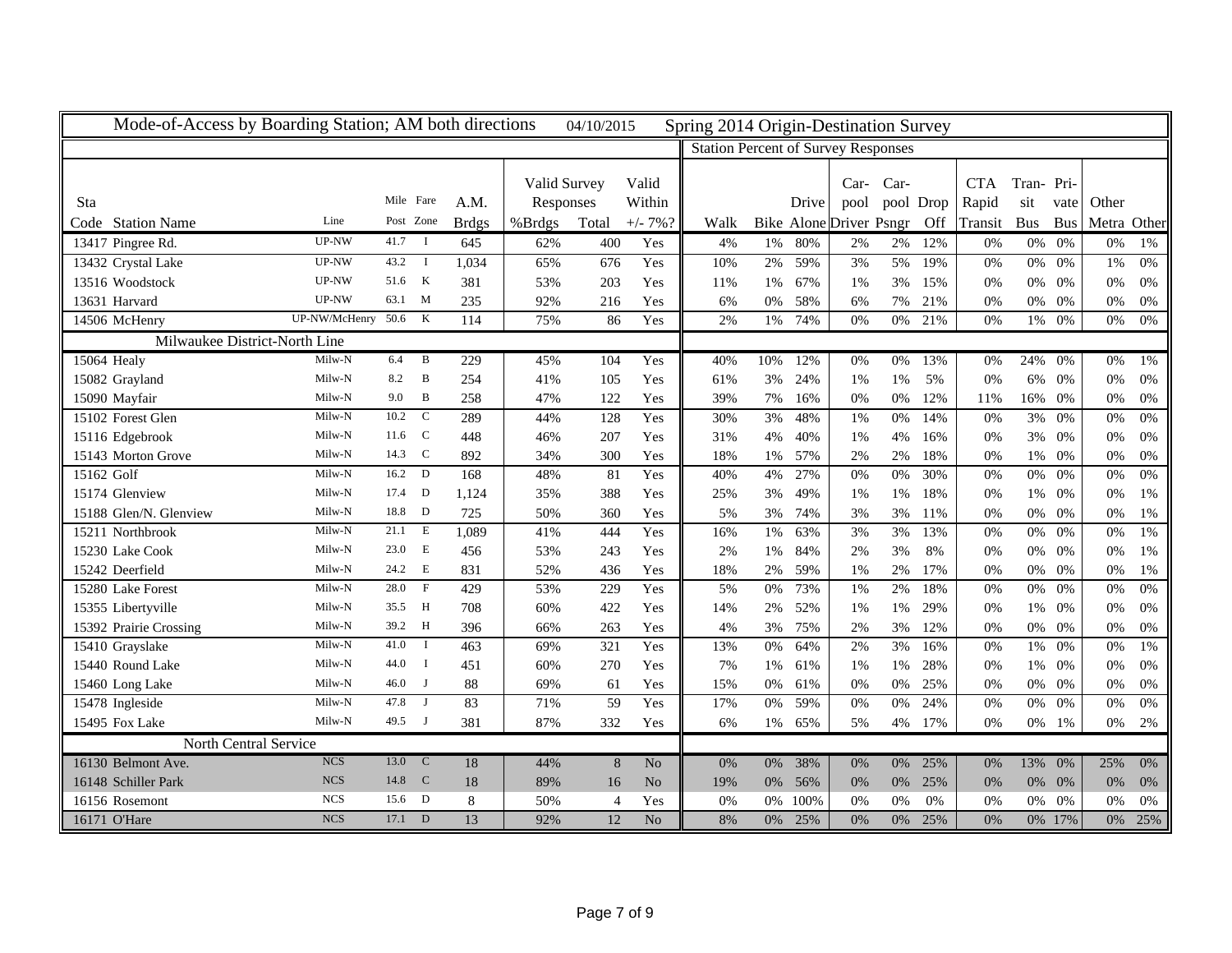| Mode-of-Access by Boarding Station; AM both directions |            |                        |              |              | 04/10/2015 |             | Spring 2014 Origin-Destination Survey      |       |       |                                |      |           |            |            |            |             |       |
|--------------------------------------------------------|------------|------------------------|--------------|--------------|------------|-------------|--------------------------------------------|-------|-------|--------------------------------|------|-----------|------------|------------|------------|-------------|-------|
|                                                        |            |                        |              |              |            |             | <b>Station Percent of Survey Responses</b> |       |       |                                |      |           |            |            |            |             |       |
|                                                        |            |                        |              |              |            |             |                                            |       |       |                                |      |           |            |            |            |             |       |
|                                                        |            | Mile Fare              |              | Valid Survey |            | Valid       |                                            |       |       | $Car-$                         | Car- |           | <b>CTA</b> | Tran-Pri-  |            |             |       |
| Sta                                                    |            |                        | A.M.         | Responses    |            | Within      |                                            |       | Drive | pool                           |      | pool Drop | Rapid      | sit        | vate       | Other       |       |
| Code Station Name                                      | Line       | Post Zone              | <b>Brdgs</b> | %Brdgs       | Total      | $+/- 7\%$ ? | Walk                                       |       |       | <b>Bike Alone Driver Psngr</b> |      | Off       | Transit    | <b>Bus</b> | <b>Bus</b> | Metra Other |       |
| 16240 Prospect Hghts.                                  | <b>NCS</b> | 24.0<br>E              | 249          | 42%          | 105        | Yes         | 12%                                        | 4%    | 54%   | 4%                             | 3%   | 23%       | 0%         | 0%         | 0%         | 0%          | 0%    |
| 16272 Wheeling                                         | <b>NCS</b> | $\mathbf{F}$<br>27.2   | 293          | 39%          | 115        | Yes         | 8%                                         | 3%    | 64%   | 3%                             | 2%   | 18%       | 0%         | 1%         | 0%         | 0%          | 0%    |
| 16295 Buffalo Grove                                    | <b>NCS</b> | $\mathbf{F}$<br>29.5   | 526          | 52%          | 275        | Yes         | 9%                                         | 3%    | 72%   | 2%                             | 1%   | 13%       | 0%         | $0\%$      | 0%         | 0%          | 0%    |
| 16316 Prairie View                                     | <b>NCS</b> | G<br>31.6              | 314          | 54%          | 169        | Yes         | 18%                                        | 1%    | 53%   | 4%                             | 4%   | 20%       | 0%         | $0\%$      | 0%         | 0%          | 1%    |
| 16330 Vernon Hills                                     | <b>NCS</b> | G<br>33.0              | 388          | 57%          | 220        | Yes         | 14%                                        | 5%    | 57%   | 3%                             | 6%   | 14%       | 0%         | $0\%$      | 0%         | 0%          | 0%    |
| 16369 Mundelein                                        | <b>NCS</b> | H<br>36.9              | 264          | 66%          | 174        | Yes         | 9%                                         | 2%    | 60%   | 2%                             | 2%   | 25%       | $0\%$      | $0\%$      | $0\%$      | $0\%$       | $0\%$ |
| 16407 Prairie Crossing                                 | <b>NCS</b> | 40.7<br>$\mathbf H$    | 87           | 57%          | 50         | Yes         | $0\%$                                      | 0%    | 70%   | 4%                             | 4%   | 14%       | 0%         | $0\%$      | 0%         | 8%          | 0%    |
| 16439 Grayslake                                        | <b>NCS</b> | 43.9<br>$\mathbf I$    | 111          | 73%          | 81         | Yes         | 9%                                         | 4%    | 53%   | 1%                             | 1%   | 32%       | 0%         | $0\%$      | 0%         | 0%          | 0%    |
| 16459 Round Lake Beach                                 | <b>NCS</b> | 45.9<br>$\mathbf{J}$   | 139          | 55%          | 77         | Yes         | 5%                                         | 1%    | 69%   | 1%                             | 3%   | 21%       | 0%         | $0\%$      | $0\%$      | 0%          | $0\%$ |
| 16482 Lake Villa                                       | <b>NCS</b> | 48.2<br>$\mathbf{J}$   | 164          | 71%          | 116        | Yes         | 5%                                         | $0\%$ | 71%   | 2%                             | 2%   | 21%       | 0%         | $0\%$      | 0%         | 0%          | $0\%$ |
| 16528 Antioch                                          | <b>NCS</b> | 52.8 K                 | 208          | 67%          | 140        | Yes         | 9%                                         | 1%    | 54%   | 6%                             | 4%   | 24%       | 0%         | $0\%$      | 1%         | 0%          | 1%    |
| <b>Union Pacific-North Line</b>                        |            |                        |              |              |            |             |                                            |       |       |                                |      |           |            |            |            |             |       |
| 17029 Clybourn                                         | $UP-N$     | 3.0<br>$\mathbf{A}$    | 648          | 39%          | 254        | Yes         | 37%                                        | 11%   | 17%   | 2%                             | 2%   | 9%        | 0%         | 17%        | 0%         | 4%          | 2%    |
| 17065 Ravenswood                                       | $UP-N$     | B<br>6.5               | 2,079        | 27%          | 565        | Yes         | 70%                                        | 6%    | 8%    | 0%                             | 0%   | 7%        | 2%         | 6%         | 0%         | 0%          | 1%    |
| 17094 Rogers Park                                      | $UP-N$     | B<br>9.4               | 1,304        | 29%          | 377        | Yes         | 57%                                        | 3%    | 21%   | 1%                             | 1%   | 12%       | 1%         | 5%         | 0%         | 0%          | $0\%$ |
| 17110 Main St.                                         | $UP-N$     | 11.0<br>$\mathcal{C}$  | 1,010        | 38%          | 382        | Yes         | 74%                                        | 2%    | 12%   | 2%                             | 1%   | 6%        | 3%         | $0\%$      | 0%         | 0%          | 1%    |
| 17120 Davis St.                                        | $UP-N$     | $\mathcal{C}$<br>12.0  | 1,056        | 33%          | 345        | Yes         | 61%                                        | 3%    | 14%   | 1%                             | 0%   | 11%       | 3%         | 6%         | 0%         | 0%          | 0%    |
| 17133 Central St.                                      | $UP-N$     | $\mathbf C$<br>13.3    | 1,073        | 40%          | 425        | Yes         | 48%                                        | 8%    | 25%   | 2%                             | 0%   | 12%       | 0%         | 3%         | 0%         | 0%          | 1%    |
| 17144 Wilmette                                         | $UP-N$     | $\mathbf C$<br>14.4    | 904          | 50%          | 454        | Yes         | 40%                                        | 5%    | 35%   | 2%                             | 2%   | 13%       | 0%         | 3%         | 0%         | 0%          | 1%    |
| 17152 Kenilworth                                       | $UP-N$     | D<br>15.2              | 269          | 49%          | 132        | Yes         | 55%                                        | 7%    | 21%   | 2%                             | 2%   | 12%       | 0%         | $0\%$      | 0%         | 0%          | 2%    |
| 17158 Indian Hill                                      | $UP-N$     | 15.8<br>$\mathbf D$    | 160          | 56%          | 89         | Yes         | 67%                                        | 0%    | 27%   | 0%                             | 1%   | 4%        | 0%         | $0\%$      | 0%         | 0%          | $0\%$ |
| 17166 Winnetka                                         | $UP-N$     | 16.6<br>D              | 354          | 63%          | 222        | Yes         | 45%                                        | 2%    | 31%   | 2%                             | 1%   | 18%       | $0\%$      | $1\%$      | 0%         | $0\%$       | $0\%$ |
| 17177 Hubbard Woods                                    | $UP-N$     | D<br>17.7              | 192          | 64%          | 122        | Yes         | 63%                                        | 2%    | 18%   | 2%                             | 2%   | 12%       | 0%         | 1%         | 0%         | 0%          | 0%    |
| 17192 Glencoe                                          | $UP-N$     | 19.2 D                 | 340          | 58%          | 196        | Yes         | 32%                                        | 1%    | 52%   | 1%                             | 1%   | 11%       | 0%         | $0\%$      | 0%         | 0%          | $2\%$ |
| 17205 Braeside                                         | $UP-N$     | E<br>20.5              | 158          | 73%          | 116        | Yes         | 35%                                        | 2%    | 52%   | 1%                             | 0%   | 10%       | 0%         | $0\%$      | 0%         | $0\%$       | $0\%$ |
| 17215 Ravinia                                          | $UP-N$     | 21.5<br>E              | 178          | 63%          | 113        | Yes         | 60%                                        | 3%    | 24%   | 3%                             | 0%   | 9%        | 1%         | 1%         | 0%         | 0%          | $0\%$ |
| 17230 Highland Park                                    | $UP-N$     | E<br>23.0              | 570          | 60%          | 340        | Yes         | 26%                                        | 2%    | 55%   | 2%                             | 2%   | 12%       | 0%         | 1%         | 0%         | 0%          | 0%    |
| 17245 Highwood                                         | $UP-N$     | E<br>24.5              | 148          | 46%          | 68         | Yes         | 60%                                        | 0%    | 15%   | 0%                             | 1%   | 21%       | 0%         | 1%         | 0%         | 0%          | 1%    |
| 17257 Fort Sheridan                                    | $UP-N$     | 25.7<br>$\overline{F}$ | 178          | 61%          | 108        | Yes         | 17%                                        | 2%    | 56%   | 3%                             | 4%   | 19%       | 0%         | 0%         | 0%         | 0%          | 0%    |
| 17283 Lake Forest                                      | $UP-N$     | $\overline{F}$<br>28.3 | 317          | 62%          | 197        | Yes         | 22%                                        | 4%    | 47%   | 4%                             | 3%   | 20%       | 0%         | 0%         | 0%         | 0%          | 1%    |
| 17302 Lake Bluff                                       | $UP-N$     | 30.2<br>G              | 272          | 62%          | 169        | Yes         | 26%                                        | 5%    | 43%   | 4%                             | 5%   | 15%       | 0%         | $0\%$      | 1%         | 0%          | 1%    |